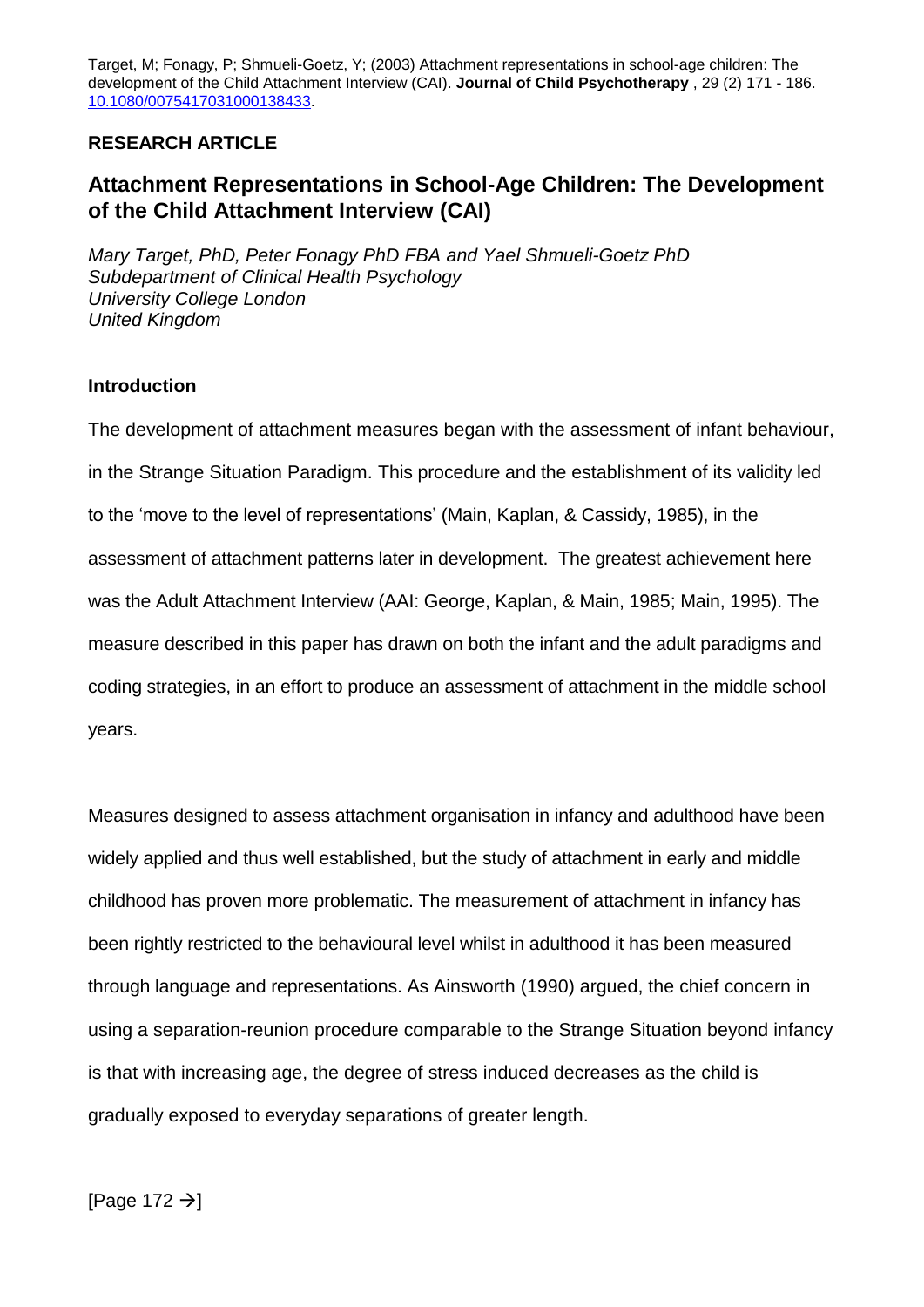In parallel, a plethora of instruments designed to elicit mental representations of attachment in early and middle childhood have been developed, all sharing the assumption that inferred mental representations reflect children's attachment organisation. Semi-projective measures eliciting mental representations through drawings (Separation Anxiety Test SAT: Shouldice & Stevenson-Hinde, 1992; Slough & Greenberg, 1990), family photos and drawings (Main et al., 1985), story stems (Bretherton, Ridgeway, & Cassidy, 1990), and doll play (Solomon, George, & Dejong, 1995) have also been employed with mixed results. Whilst these studies demonstrated associations between classifications derived behaviourally and representationally, the need to replicate such findings (Main, 1995), low test-retest reliability (Wright, Binney, & Smith, 1995), and questions of validity (Bowers, Smith, & Binney, 1994) highlight the need for further work.

Hence, we were interested in trying to develop age appropriate measures for assessing how attachment patterns are manifested in middle childhood. Hitherto, there has been an assumption that children would not respond meaningfully when asked directly about attachment experiences. However, Ammaniti and his colleagues have extensive experience of administering a slightly modified version of the AAI protocol to early adolescents and pre-adolescents, and the interview material is coded using the usual AAI coding procedure (Ammaniti et al., 1990; Ammaniti, Speranza, & Tambelli, in press). Similarly, Trowell has used the AAI in an important London study of sexually abused preadolescent girls, and found it acceptable (Trowell, personal communication). Adopting a representational approach, most measures have derived attachment classifications based solely upon an analysis of children's verbal responses. However, non-verbal communication, not limited to separation-reunion behaviour, may be a very useful source of information in identifying distinct attachment patterns, and would go some way towards integrating representational and behavioural approaches to the study of attachment.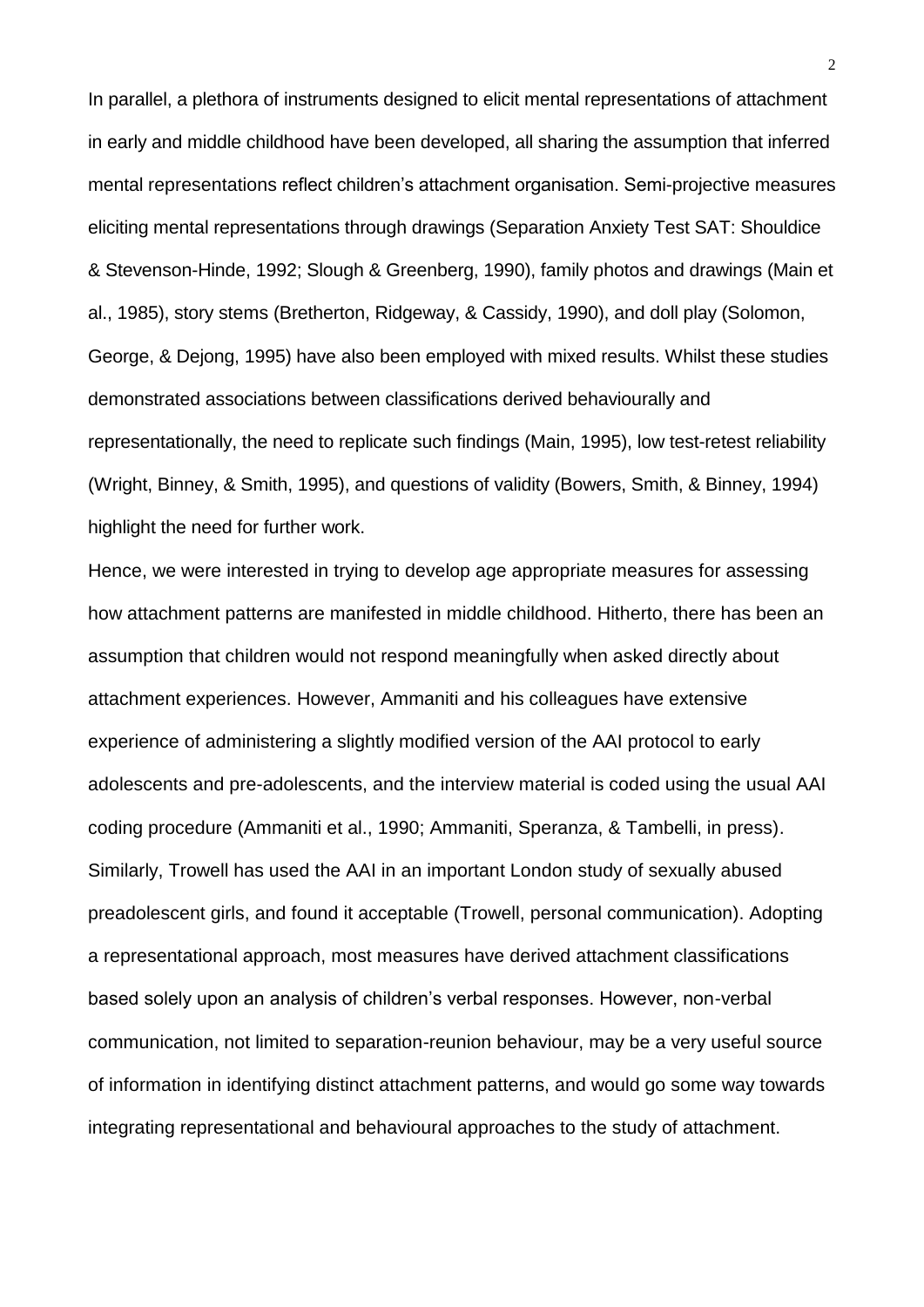The Child Attachment Interview (CAI) was thus developed in an attempt to complement existing attachment measures. Independently of the present authors, Dante Cicchetti and his colleagues developed a similar protocol, and have been administering it for a period of ten years (Cicchetti, personal communication), but without a coding system. The present paper reports the development of our CAI protocol and coding and classification system and presents the major psychometric properties of the measure.

## **Participants**

The total sample comprised a number of subgroups: 161 children aged 7-12, without known mental health problems, recruited from urban and rural schools. In addition there were 65 children referred for psychiatric assessment in Tier 3 and 4 clinics. The demographics of these children, divided into referred and not referred, are shown in Table 1.

[Insert Table 1 about here]

The mean age at interview was somewhat higher in the non-referred group, as was the proportion of girls, of middle class families, non-white children and those living in 2-parent households. With the exception of age, which was significantly higher among the nonreferred children because of the inclusion of a group of early adolescents, none of these differences approached statistical significance, that is, the referred children were comparable to those in the 'normal' group.

[Page 173  $\rightarrow$ ]

[Table 1: Demographic characteristics of the two sample groups (not referred and referred)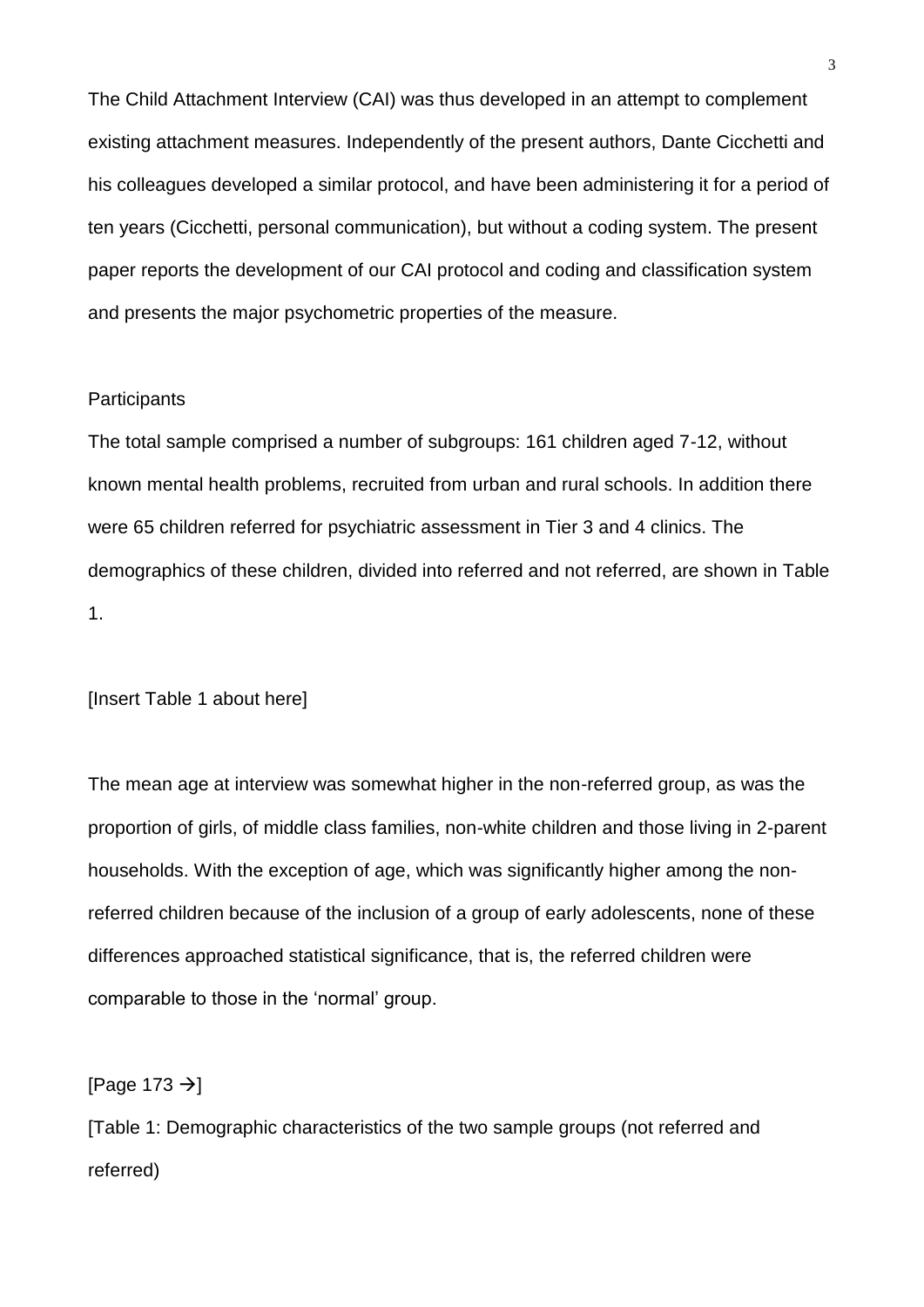#### Procedure

#### Administration

Two interviewers with experience in the administration of the interview conducted the assessments. The CAI formed part of a larger battery of measures including, amongst others, measures of expressive language and IQ, administered over 1-2 sessions. The CAI was completed first and conducted in a private room with interviewer and child sitting face to face. Before the beginning of each assessment, the interviewer explained the nature of the study and ensured that the child felt at ease and consented to take part. The duration of the interview ranged from 20 minutes to 1 hour, and the sessions were videotaped. For 28 children, all those recruited in the second phase of data collection, the AAI was also administered to the mother. All parents were asked to complete the Child Behaviour Checklist (CBCL) (Achenbach & Edelbrock, 1983). Following an interval of approximately 2 months, children recruited in the second phase were assessed again by the same interviewer, when only the CAI was completed, for evaluation of test-retest reliability.

#### Coding

There were three independent judges familiar with current attachment assessment methodologies, and involved in developing the current coding system. The first (YSG), then a doctoral student, coded the total sample, the second and third judges, final year Clinical Psychology trainees, each coded one half of the sample. Coding was based on the video-recorded interviews, to allow a behavioural as well as a linguistic analysis.

#### **Measures**

The CAI Protocol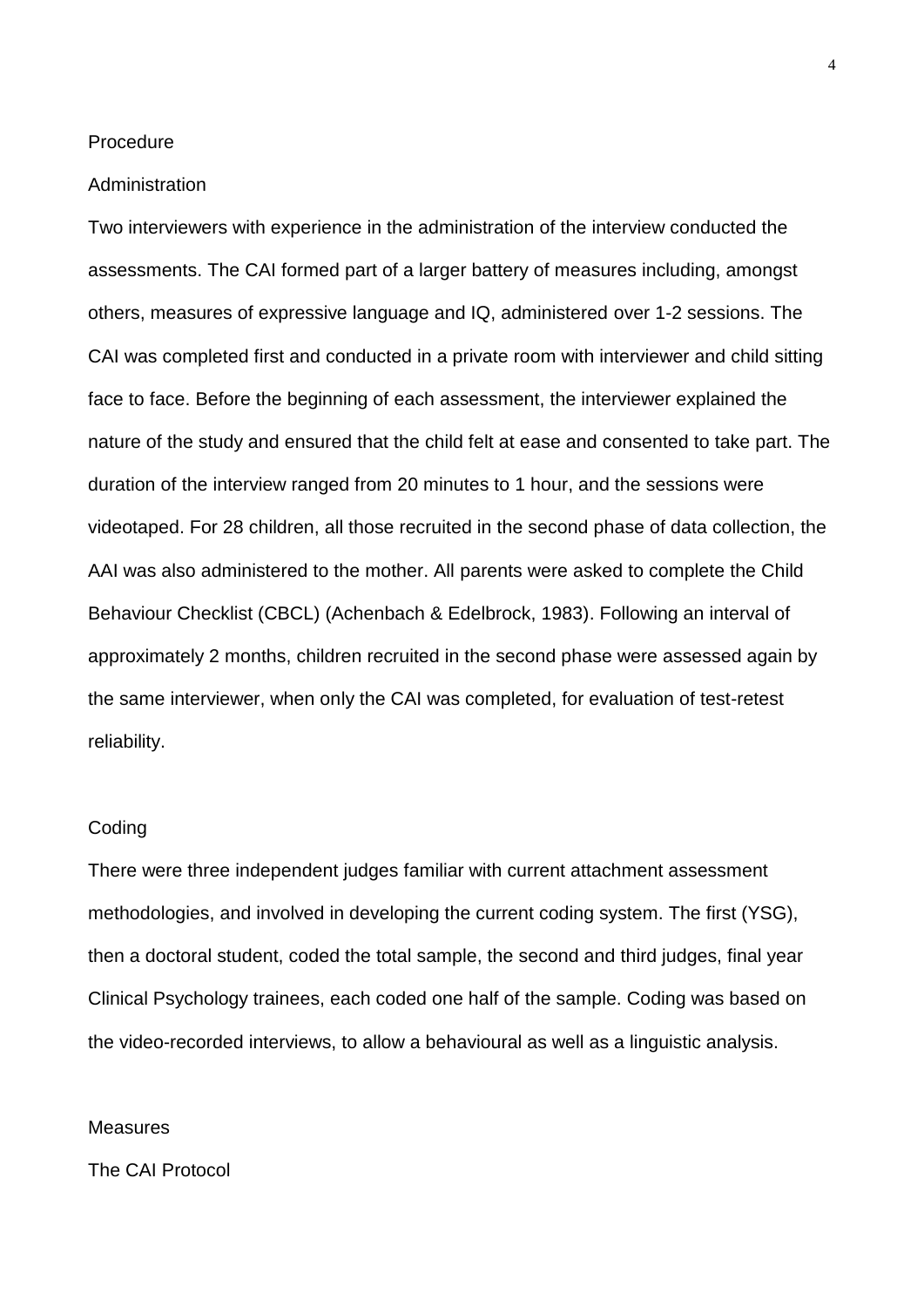The development of the interview protocol was conceptually based on the Adult Attachment Interview (George et al., 1985) with several criteria in mind. First, akin to

[Page 174  $\rightarrow$ ]

the AAI, the CAI needed to activate the attachment system so as to elicit attachmentrelated information. Second, whilst the interview needed to be constructed so as to reveal structural variations in presentation, it also needed to be flexible enough to help children with the demands placed upon them, but without compromising validity. Third, in contrast to the AAI, we decided that the CAI should focus on recent attachment-related events and how the current relationships with each parent were represented.

Guided by the above criteria, the questions comprising the interview were initially taken from the Berkeley Autobiographical Interview (Main et al., 1985) and the AAI, and adapted for use with children in the 7-12 years age range. The version of the interview reported on below (a second version, extensively modified following piloting) comprised 14 questions plus probes:

- (1) Who is in your family? (lives with you in your house).
- (2) Tell me three words that describe yourself (examples).

(3) Can you tell me three words that describe what it's like to be with your mum (examples)?

- (4) What happens when mum gets upset with you?
- (5) Can you tell me three words that describe what it's like to be with your dad (examples).?
- (6) What happens when dad gets upset with you?
- (7) Can you tell me about a time when you were upset and wanted help?
- (8) What happens when you're ill?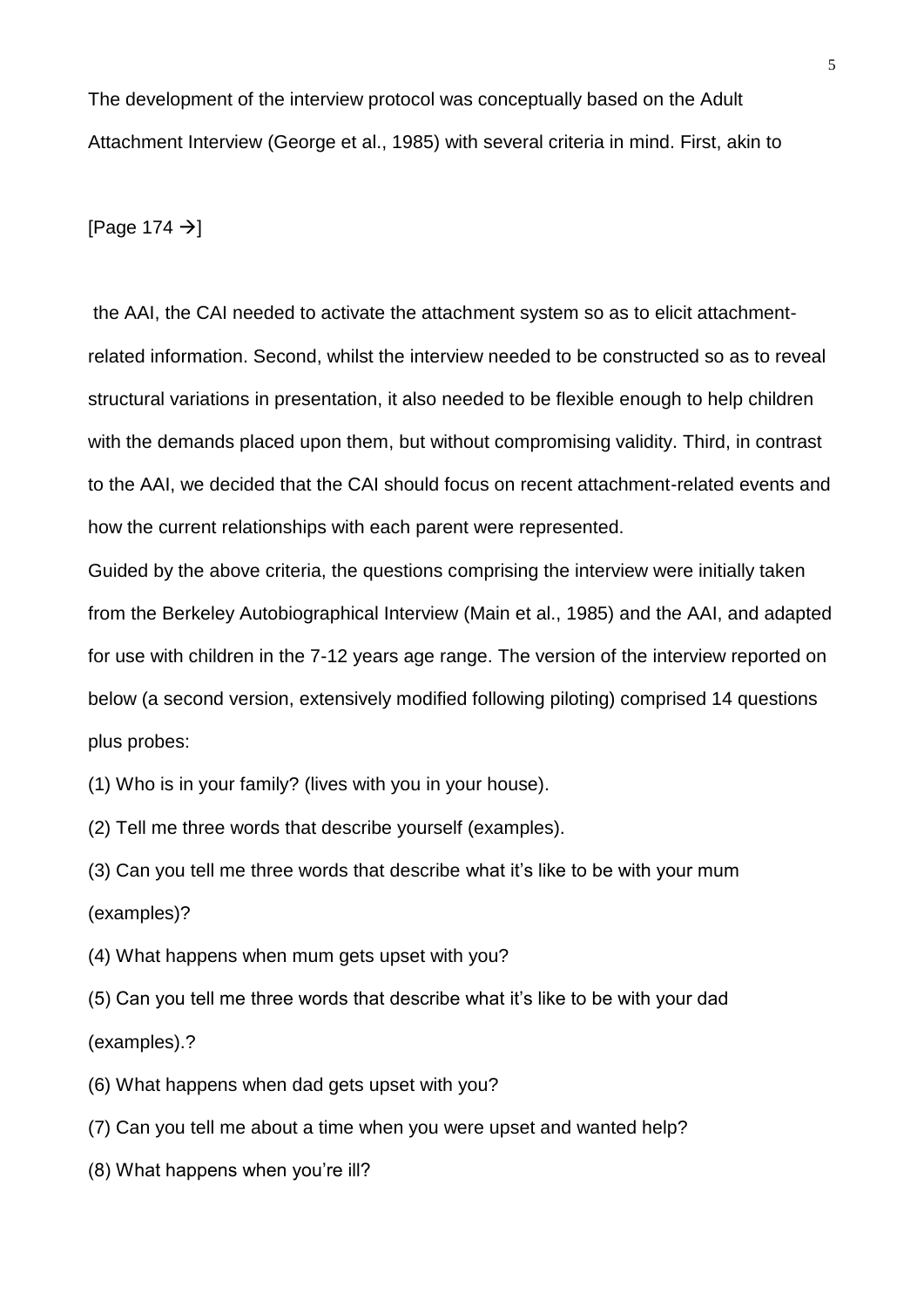- (9) What happens when you hurt yourself?
- (10) Has anyone close to you ever died?
- (11) Is there anyone that you cared about who isn't around anymore?
- (12) Have you ever been away from your parents for the night or for longer than a day?

(13) Do your parents sometimes argue? Can you tell me about a time when that happened?

(14) In what ways do you want/not want to be like your mum/dad?

## The CAI Coding and Classification System

We adopted several principles in developing the CAI coding and classification system. First, we would not assume that the existing AAI coding system would be appropriate to the CAI. Second, we should assign attachment classifications separately for mother and father, and assess whether there were singular or multiple internal working models within this age range. Third, we segmented the interview into descriptions of interactions with parents, termed Relationship Episodes (REs). The concept of REs was informed by Luborsky's Core Conflictual Relationship Theme method, in which REs identified from psychotherapeutic sessions were studied (Luborsky & Crits-Christoph, 1990). Identifying REs revealed the richness of the information elicited and highlighted the importance of not only the linguistic content and form of the narrative, but also non-verbal communication as a key source of information.

[Page 175  $\rightarrow$ ]

The majority of the scales aimed to assess the child's overall current state of mind with respect to attachment, a state of mind which is assumed to be reflected in the narrative as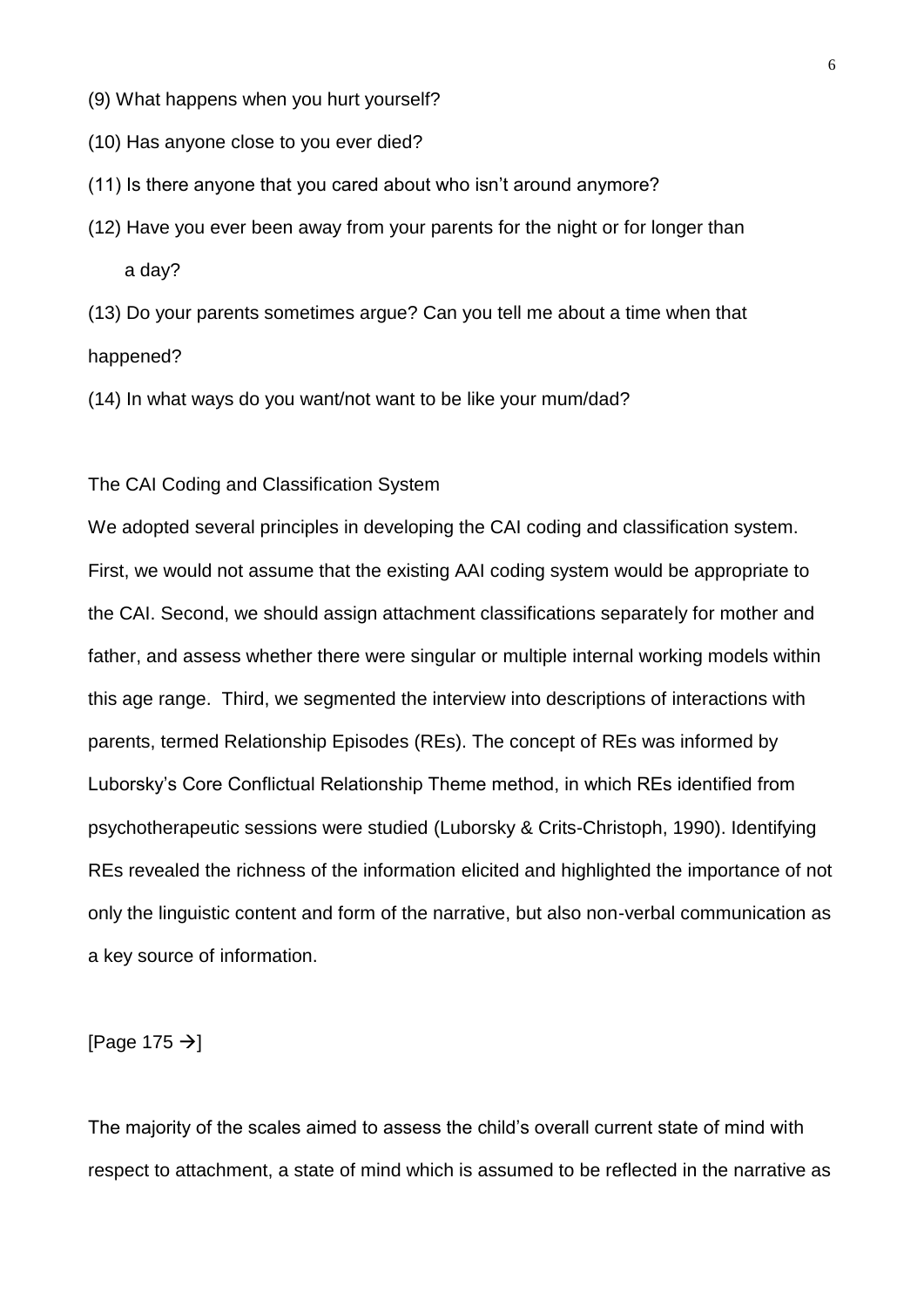a whole. However, three of the scales, namely, Preoccupied Anger, Idealisation and Dismissal were rated separately for mother and father and all ranged from 1, denoting a low score to 9, denoting a high score.

*Emotional Openness*. The Emotional Openness scale was developed in order to assess the child's ability to express and label emotions, and to ground them in descriptions of interactions with attachment figures. We were influenced by Sroufe's (1986) affectregulation model, and studies which have identified emotional openness as an important aspect of children's attachment-related narratives and a marker of security of attachment (Oppenheim, 1997; Slough & Greenberg, 1990; Wright et al., 1995).

*Preoccupied Anger*. The CAI Preoccupied Anger scale was developed as an ageappropriate modified version of the Involving Anger scale of the AAI (Main & Goldwyn, 1994). We found that it was vital to underline the involving nature of the anger, and (in contrast to the AAI) to include involving denigration or contempt, as well as anger itself. *Idealisation*. The CAI Idealisation scale was also conceptually based upon the AAI Idealisation scale but was modified to reflect the responses given by children. It aimed to measure the extent to which the child attempted to present an unsupported picture of an 'ideal' parent.

*Dismissal*. This scale was used to assess active denial of attachment and the presentation of parents and attachment experiences as unimportant.

*Self-organisation*. This scale attempted to capture the child's internal representation of self-efficacy, based on the presence of self-initiated and constructive conflict resolutions (Cassidy, 1988; Oppenheim, 1997; Sroufe, Fox, & Pancake, 1983).

*Balance of Positive/Negative References to Attachment Figures*. This scale was based on the assumption that secure children would more readily recognise and integrate positive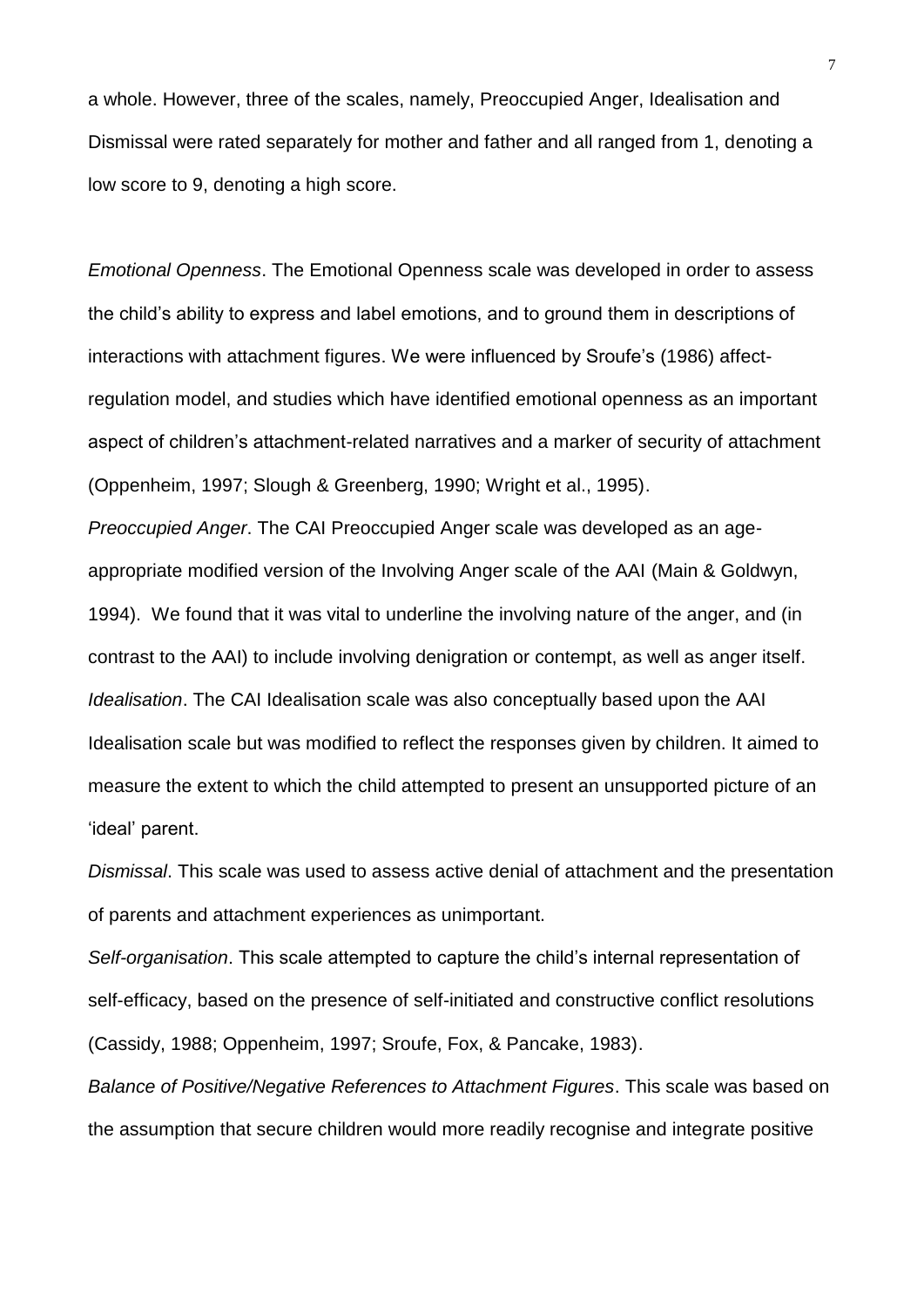and negative aspects of parental figures, thus presenting a better-integrated and more balanced description of attachment figures.

[Page 176  $\rightarrow$ ]

*Use of Examples*. Children's ability to provide relevant and elaborated examples was also considered a possible marker of security of attachment, as in the AAI where this is a key aspect of coherence.

*Resolution of conflicts.* Children's ability to describe constructive resolutions to conflicts has been closely linked to attachment security (Oppenheim, 1997) and was thus included in the CAI.

*Overall Coherence*. Whilst no a priori assumptions were established concerning the centrality of the coherence of transcript in determining the child's attachment classification, it was considered an important dimension. The scale was rated on the basis of scores for 'Idealisation', 'Preoccupied Anger', 'Dismissal', and the 'Use of Examples', together with a consideration of the overall qualities of consistency, development and reflection. Alongside the linguistic analysis, a simple behavioural analysis of children's responses to the interview situation and questions was included. Maintenance of eye contact, changes in tone of voice, marked anxiety, changes of posture in relation to the interviewer and contradictions between verbal and nonverbal expressions were considered when assessing emotional openness, coherence, idealisation, preoccupied anger, etc.

Attachment classifications with respect to mother and to father independently were arrived at using an algorithm for combining the scale ratings. For instance, to obtain a Secure classification, the child must have been assigned a rating of approximately 5 or above on all CAI scales with the exception of the Idealisation, Dismissal and Preoccupied Anger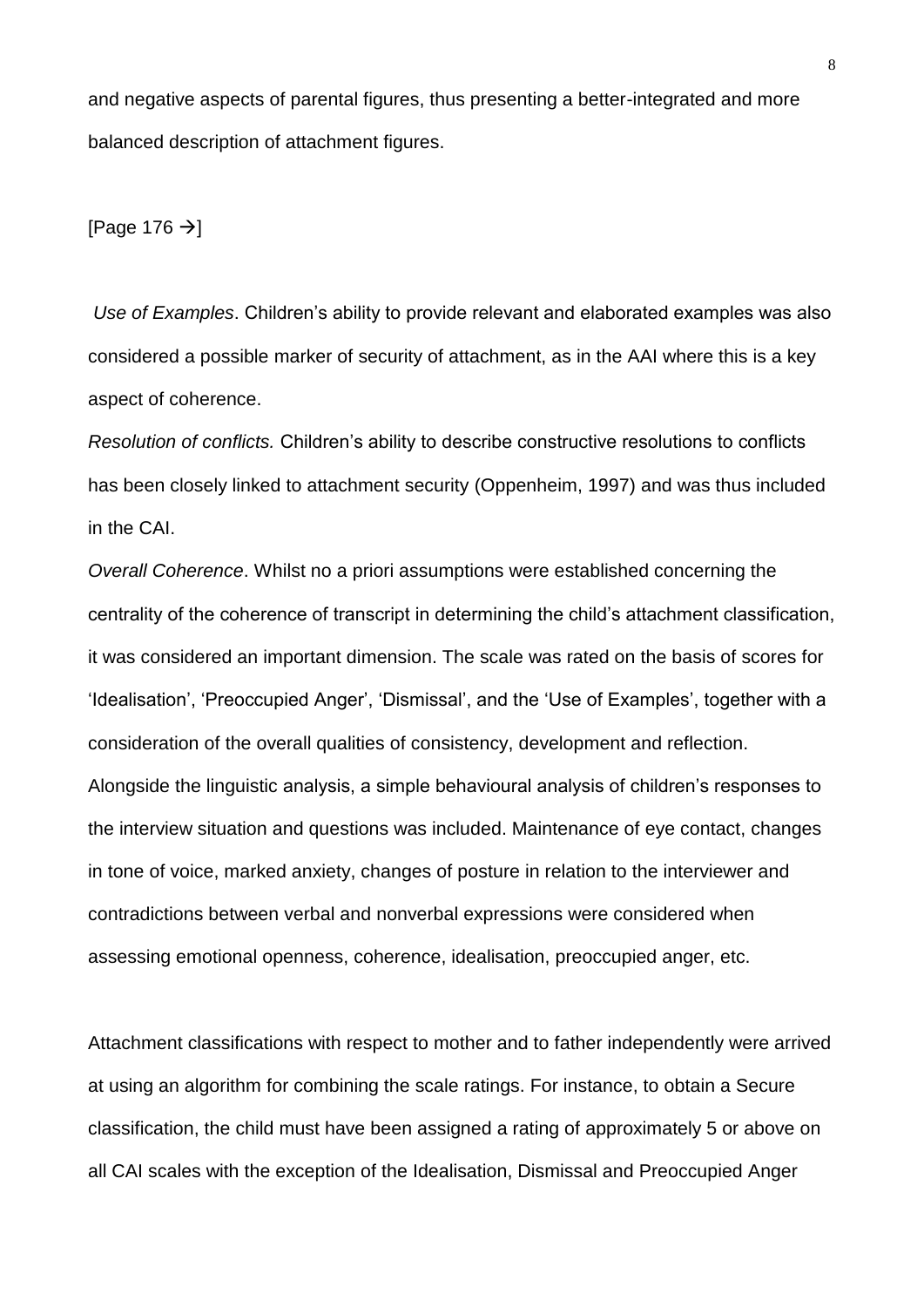Scales where a score of 3 or less was expected. In our first coding scheme, the results of which are reported in the present paper, we further assigned a level of security: Secure/Very Secure/Insecure/Very Insecure, with respect to mother and father. Again, we specified algorithms for making this judgement. (Since the analyses reported below, and others, we have considerably developed the classification scheme, for example by incorporating qualitative differences within this basic framework.)

A copy of the complete CAI Protocol, and Coding and Classification Manual, can be obtained from the first author.

#### **Results**

The results are presented in four main sections. The first question we looked at was whether coders could agree on their ratings, so first we report inter-rater reliabilities for scales and main and sub-classifications. Our next question was whether the secureinsecure types emerged from the scale scores, we address this by reporting the internal consistency of the coding system. Thirdly we examined whether the child's interview behaviour would be consistent over time (the interview would be of little use as a

## [Page 177  $\rightarrow$ ]

measure if the child said different things in different ways on each occasion): test-retest reliability over a 2-month period is presented, followed by an examination of AAI-CAI concordance for a sub-sample. Fourthly, we examined discriminant validity, to assess whether the child's attachment classification was significantly related to variables such as age, gender and IQ. Finally, we examined aspects of predictive validity: does the CAI relate in expected ways to mother's AAI? We report the results of these analyses below.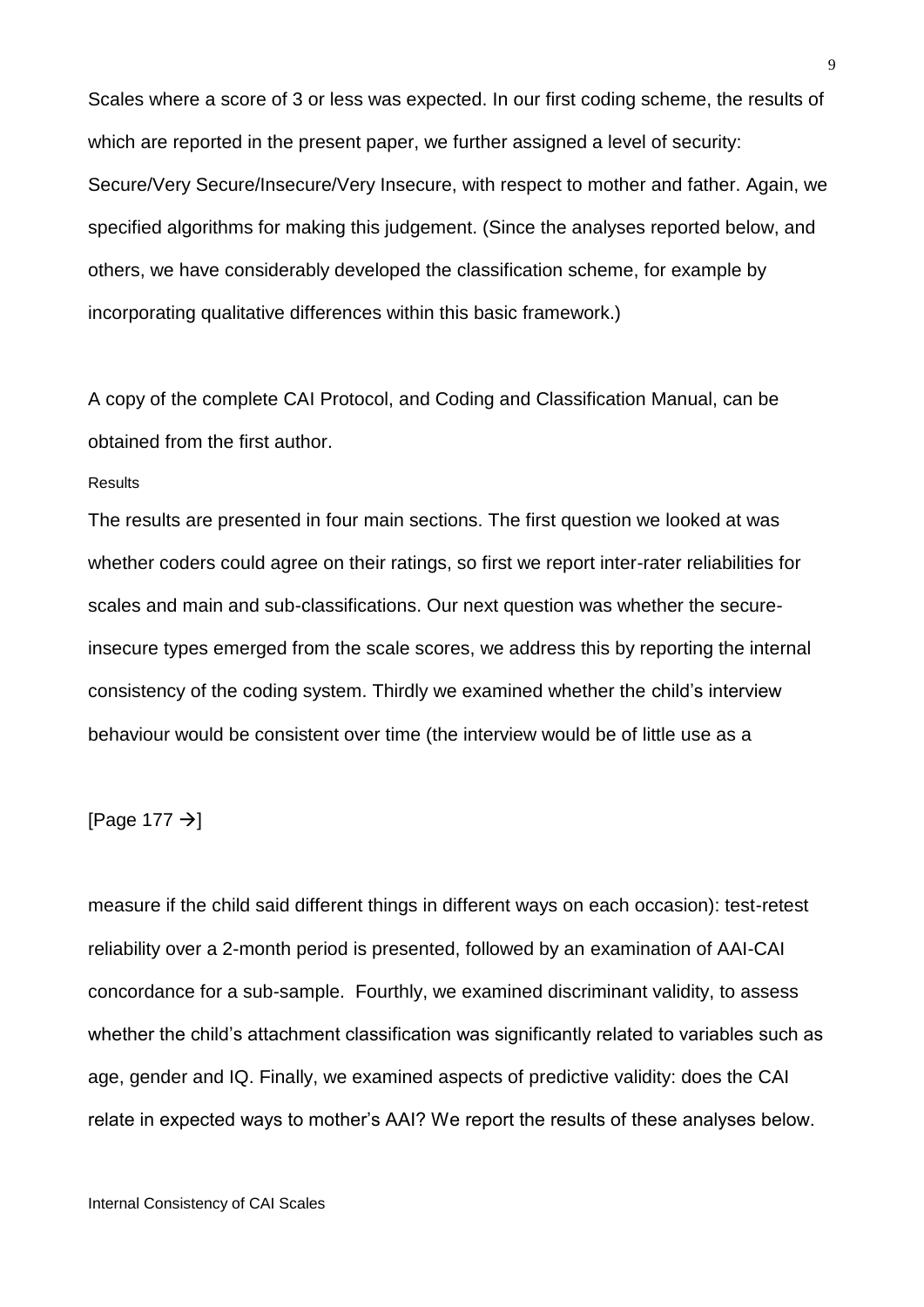Internal consistencies between three sets of scales were calculated: the five 'state of mind' scales (use of examples, balance, emotional openness, conflict resolution, and coherence) were highly intercorrelated, with a standardised item alpha of .92. This indicates statistically that the scale were tapping into a single construct. We also calculated the association between the four scales rated separately for mother and father (anger, dismissal, idealisation and level of security). The standardised item alphas for these scales were moderate: in relation to mother .65, and father .55; this indicates that the three types of 'insecure' narrative, together with the overall level of security, when examined for representations of mother and father separately, did not cohere such that these scales seemed to be measuring a single entity. However, these three areas of our measurement of child attachment (state of mind, representations of mother and father) were very highly correlated: the standardised item alpha for these scales together was .94. Thus, a single variable summarising security of attachment was created from these three sets of variables, and the measure was taken to be measuring a single construct (attachment).

#### Inter-rater Reliability for CAI Scales

Inter-rater reliability was computed twice, initially for three coders, and then with an improved coding system for two coders. Table 2 presents the intraclass correlations (ICCs) across three coders, and Pearson's correlations between pairs of coders. These statistics measure the extent to which a group of raters or a pair of raters, respectively, agree in their independent judgements. In the first attempt at establishing inter-rater reliability, only one scale (idealisation of father) yielded unacceptable ICCs, with the confidence interval including a negative correlation. The median ICC was .88 which indicates very strong agreement between the three coders. The second assessment of inter-rater reliability, across 50 cases, also showed a high correlation between two raters, the median *r* being .87 with no unacceptably low agreements.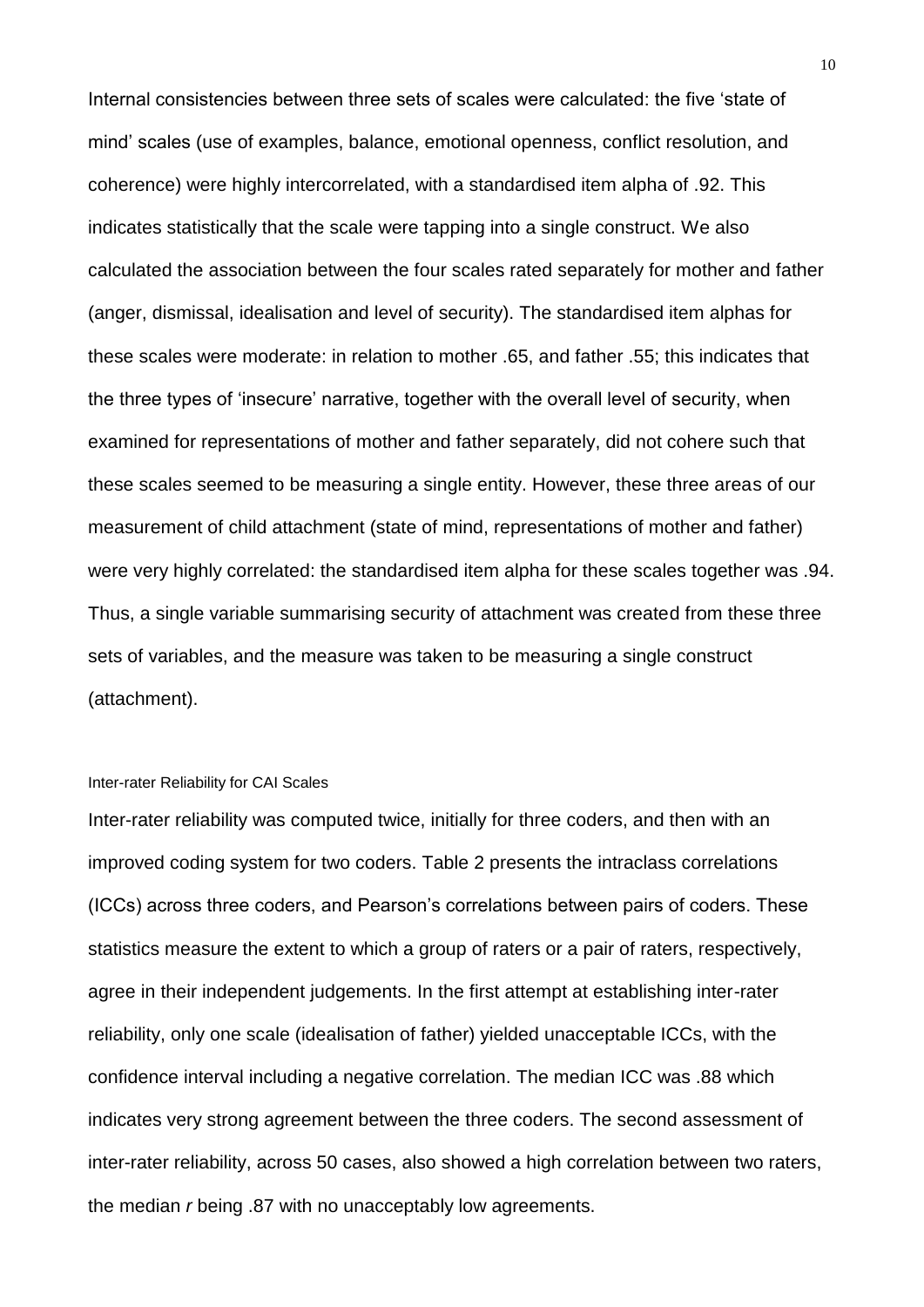#### [Insert Table 2 about here]

#### Inter-rater Reliability for CAI Main Classifications

Main classifications, namely Secure or Insecure with respect to mother and father, were assigned. Agreement was assessed using the kappa statistic and Kendall's tau-b, which are standard measures of agreement between independent coders on a categorical judgement, e.g. secure vs insecure. The relationships between classifications given by two and three coders are shown in Table 3; they are consistently high. For the three

[Page 178  $\rightarrow$ ]

[Table 2: Inter-rater reliability of scale scores]

[Table 3: Agreement on attachment classifications across 3 coders, and 2 coders]

coders, the number of disorganised classifications was too small to estimate agreement, but with a larger group of cases yielded acceptable kappas, although they were somewhat low for 3- and 4-way categorization. The level of security rating was substantially improved.

Test-retest Reliability (stability). 46 children were retested 3 months after the first CAI (Tables 4 & 5) to find out whether their attachment representations were similar on the two occasions.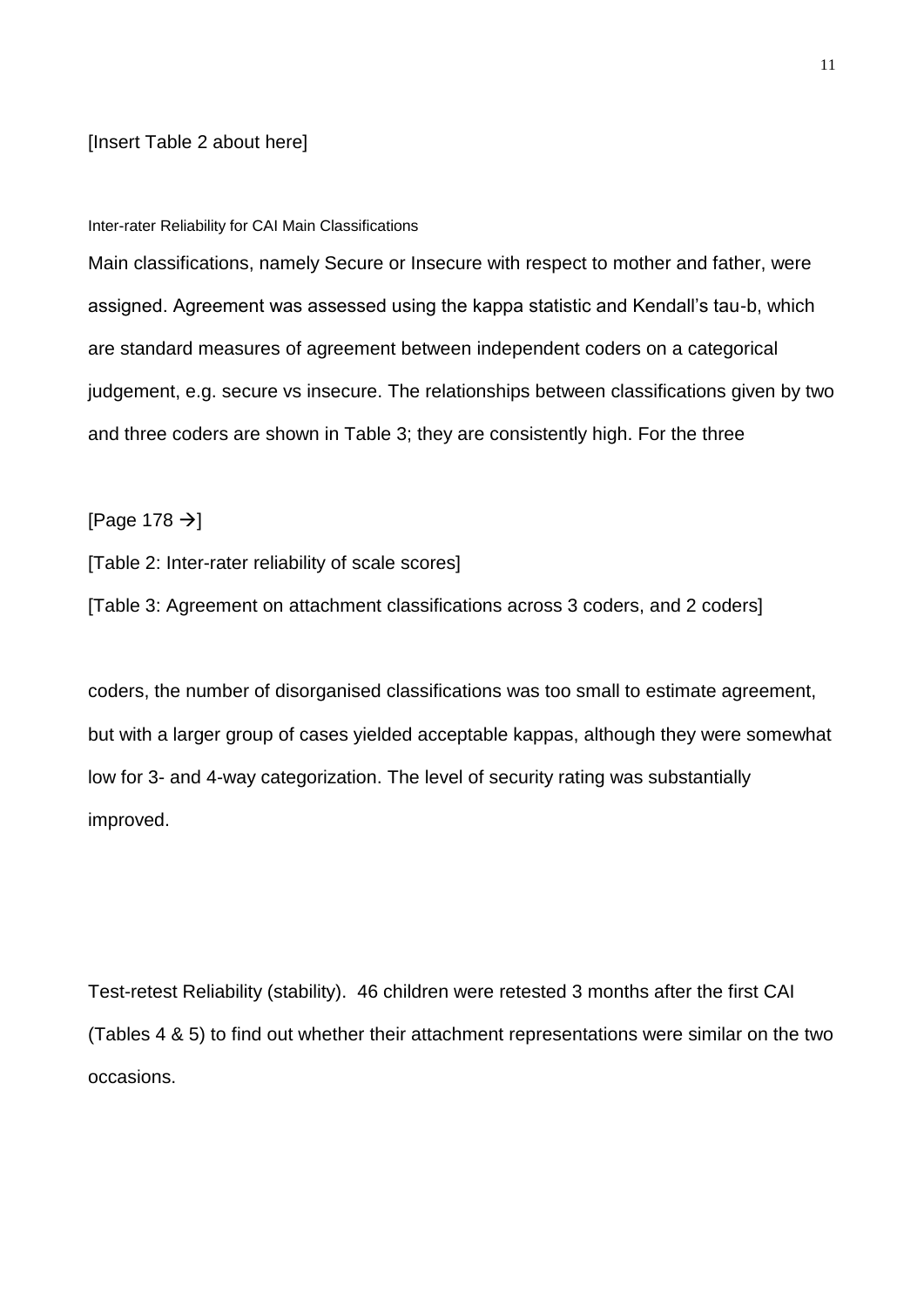On the whole, stability coefficients were quite high, and the median is .63. There was considerable variability in the stability of the scales, for example while Anger with Mother appeared to be highly stable across 3 months, Anger with Father was far less so. Also, Idealisation of both parents was somewhat unstable, but by contrast, Emotional Openness, the Use of Examples, and Coherence seemed highly consistent between

[Page 179  $\rightarrow$ ]

[Table 4: Test-retest reliability (stability) of scale scores]

[Table 5: Test-retest reliability (stability), at 3 months and 1 year, classifications of security with mother and father]

testings. Of the parent-specific scales, only Dismissing was highly stable for both mother and father. The classification across three months was quite stable across 46 cases. The security classification for representation of mother was .75 or above, and for father was .65 or above. Interestingly, all the children who were coded disorganised on one occasion were coded the same three months later.

33 children were retested one year after their initial assessment (Tables 4 & 5). Not surprisingly, the stability of the scale scores was moderate across this longer interval, median correlation .40. Again, there was considerable spread: Emotional Openness, Use of Examples, and particularly Coherence, were quite stable, whereas the parent-specific scales particularly Idealisation and Anger with Father, were quite variable. Nevertheless, the classification arrived at by coders was relatively stable, and only slightly below the coefficients obtained with a gap of 3 months between testings.

[Page 180  $\rightarrow$ ]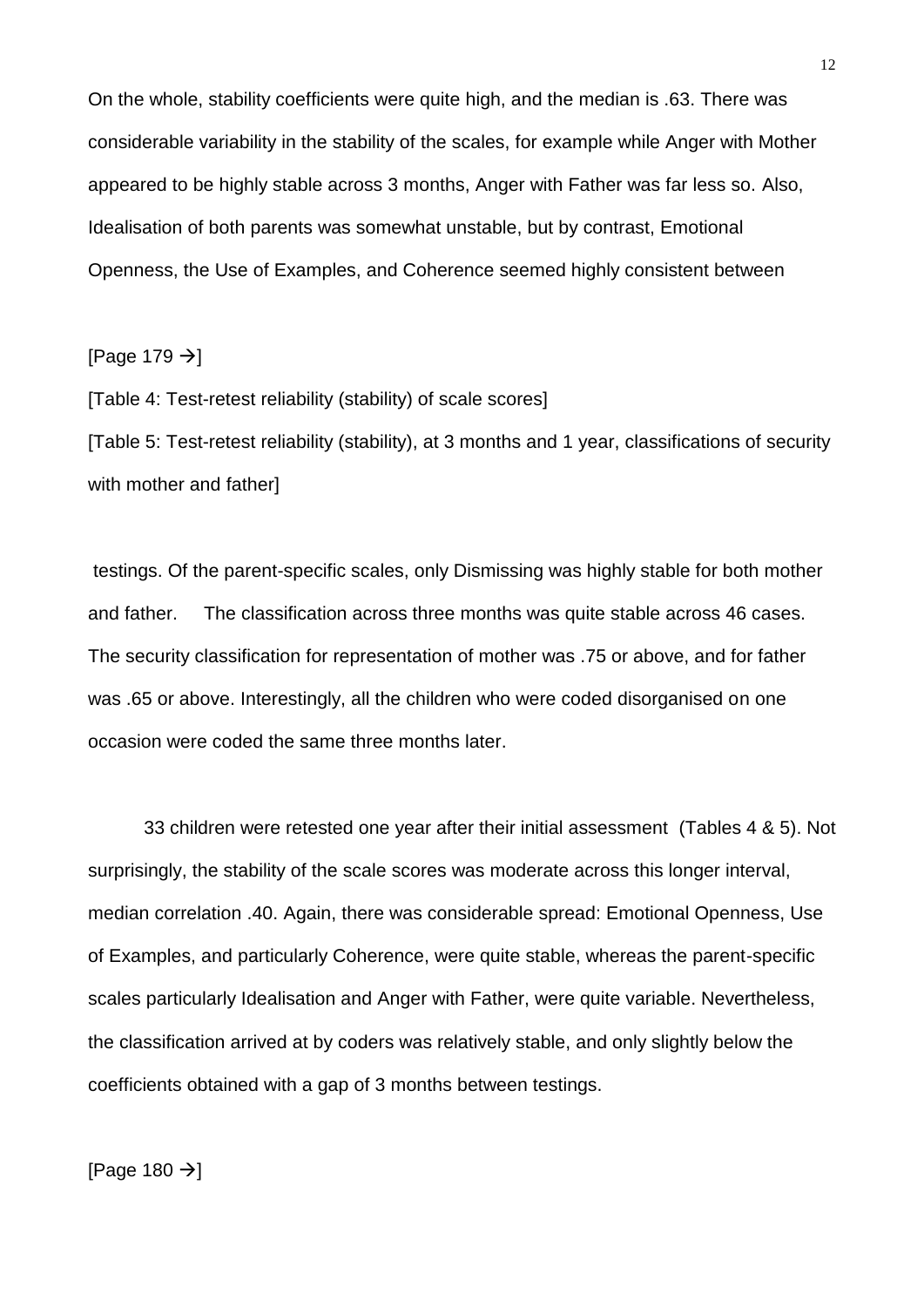[Table 6: Relationship between attachment classification with mother and father, and demographic variables and verbal IQ]

[Page 181  $\rightarrow$ ]

Overall, these test-retest reliability figures are encouraging, and suggest that generally speaking children's security classifications can be expected to be stable.

#### Discriminant Validity

The vital question arises as to whether stability in manner of attachment representation is observed because of actual consistency in attachment status, or whether it reflects other stable aspects of the child, such as IQ, gender, socio-economic status, expressive language capacity, or ethnicity. This issue of discriminant validity is addressed, for the non-referred sample, in Table 6.

[Insert Table 6 about here]

There was no statistically significant difference between the mean age of children classified as secure or insecure with each parent. There was a slight and non-significant tendency for children insecure with their mothers to be younger. Neither gender nor social class predicted security of attachment, and the prevalence of black or Asian children was comparable in the secure and insecure groups. In this non-clinical sample, the percentage of children living with both parents was no higher in the secure than in the insecure group. Importantly, Verbal IQ was almost identical among children with secure vs insecure representations of attachment security with each parent. This is crucial given the weight attached to linguistic coherence in the coding of attachment representations. On a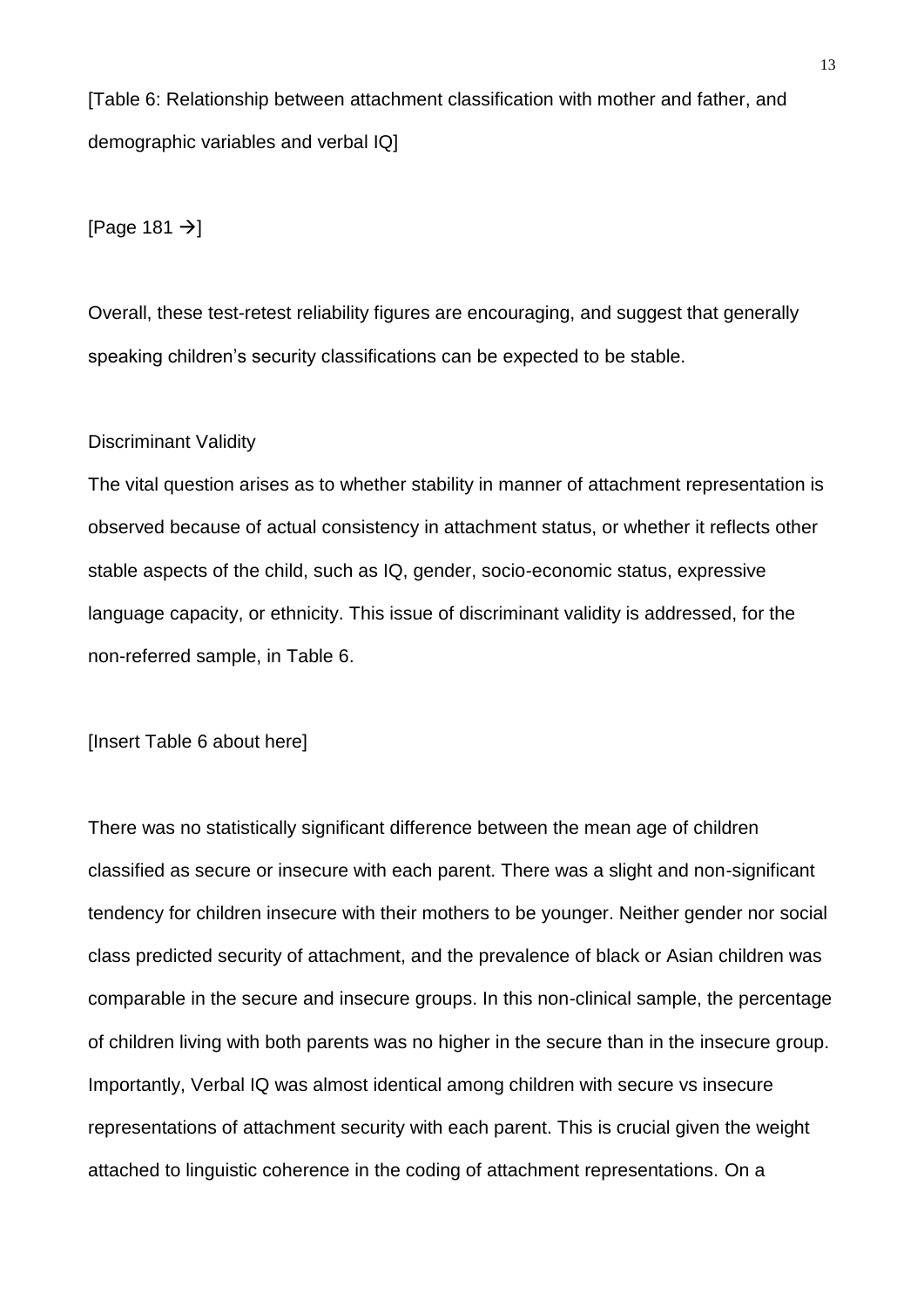subsample of 88 children, expressive language scores were also collected. There was a slight but statistically non-significant superiority for children secure with their mothers in their expressive language at the time of the CAI administration (F=2.9, df=1,86, n.s.). Security with respect to father was associated with expressive language to a similar degree (F=2.7, df=1,82, n.s.).

## Predictive Validity

The relationship between mothers' current state of mind with respect to attachment as assessed by the AAI, and their children's attachment status as assessed by the CAI, was examined for 75 children. The correspondence between main attachment classifications for mother-child dyads was highly significant (64% agreement; *k* = .29, *p* < .01). Twentyone of the 39 children rated as Secure as assessed by the CAI had Secure mothers as assessed by the AAI (54%). Twenty-seven of the 36 children classified as Insecure by the CAI had Insecure mothers as classified by the AAI (75%). Interestingly, none of the 7 children classified as Preoccupied, and only 1 of the 6 children classified as Disorganised, had mothers with AAIs classified as Secure ( $\chi^2$ =10.2, df=3, p<.02). The association was just as strong between mothers' AAIs and the child's attachment security with respect to father (65% agreement;  $k = .29$ ,  $p < .01$ ). Again, none of the 8 children classified as Preoccupied with respect to Father, and only 1 of the 6 children classified as Atypical, had mothers with AAIs classified as Secure ( $\chi^2$ =11.4, df=3, p<.01). Exploring these associations from the point of view of mothers' attachment classification, it once again seemed that Preoccupied and Secure classifications were more predictive (in opposite directions) of the child's security: 20 of 29 (69%) of Secure/Autonomous mothers had children whose CAIs were secure with respect to mother, and 19 of 29 (66%) had children who were secure with respect to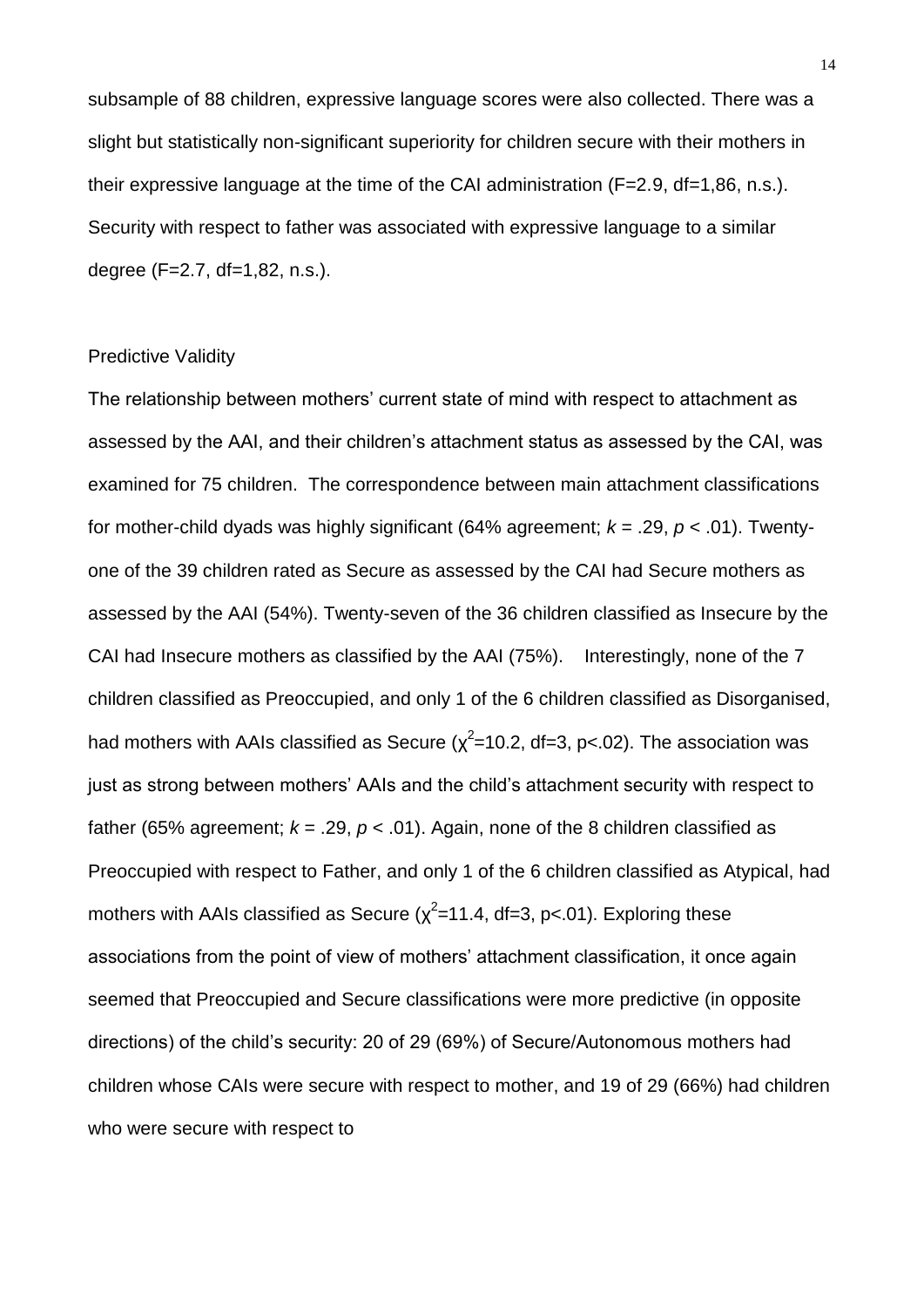## [Page 182  $\rightarrow$ ]

father; 18 of 25 Preoccupied mothers had children with Insecure classifications with respect to mother (72%), and 82% were insecure with respect to father. Unresolved (U/d) classification on the AAI (n=36) did not predict child insecurity in relation to either father or mother. Whilst U/d did not predict insecurity, Atypical (disorganised) CAI classifications with respect to both mother and father were only found in cases where the mother's AAI had been classified as Unresolved.

## **Discussion**

In addressing the existing 'measurement gap' in measures of attachment for middle childhood, the series of studies reported here had three aims. First, to construct a developmentally sensitive interview protocol for the assessment of attachment in middle childhood, and to develop a coding and classification system. The second was to establish the psychometric properties of the newly developed system. The third was to suggest where these studies need to go next. The summary and discussion of findings will follow this logic used in developing the measure.

#### The CAI Protocol and Coding System

Underpinning the development of the CAI protocol was the assumption that children would be able to comprehend and thus respond to direct questions concerning attachment experiences and relationships, and that variations in the presentation of these experiences would reflect their internal attachment organisation. Whilst piloting Version I of the CAI interview protocol clearly demonstrated that children could understand and respond coherently to direct questions concerning attachment-related themes, it also highlighted the need for refinements. Version II of the CAI protocol was subsequently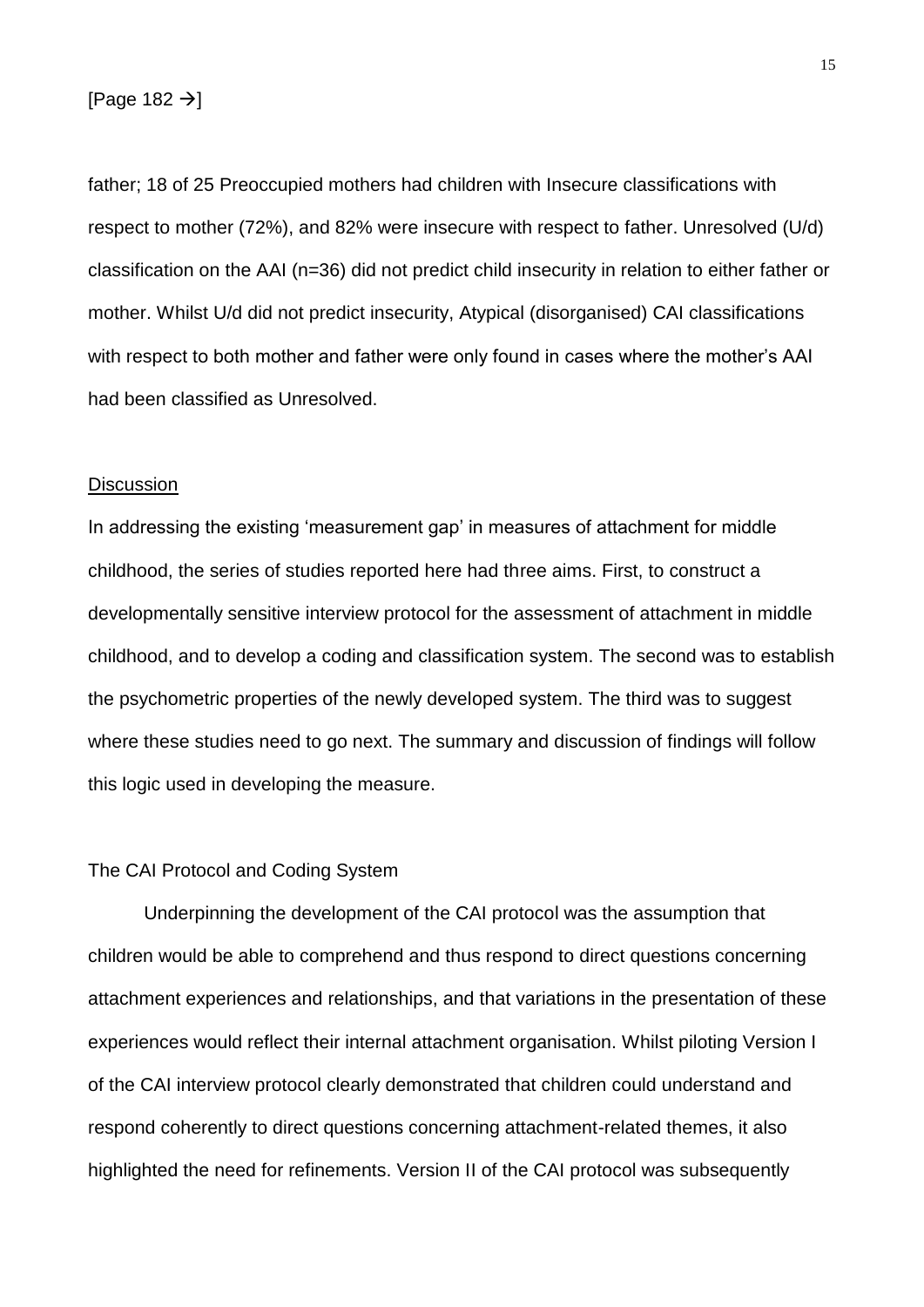devised and included more focused prompts used as 'scaffolding' to assist children in producing attachment related narratives.

**We are still refining and experimenting with means of coding and classifying these interviews. The version reported here involved a set of nine-point scales adapted from the AAI for this age range, a binary secure-insecure distinction, four levels (subclassifications) of security-insecurity, and a four category qualitative coding which largely maps onto the AAI coding system. Our current priority is to improve the psychometric properties of the system as a whole by further defining the Preoccupied and Disorganised categories, by studying tapes of interviews with children from clinical samples, and developing a simpler coding scheme (using a procedure more often used in personality research, called a Q-Sort), requiring less inference and knowledge of attachment theory, for reliable use by less experienced coders. Our early results on this are promising.**

## Psychometric Properties

Internal consistency of the scale scores was high, and supported the assumption that the measure was indeed tapping a coherent construct and quality in the children's responses. However, these results might reflect the measurement of a construct associated with

[Page 183  $\rightarrow$ ]

security of attachment such as intelligence, hence the need for further investigations as reported.

The next step was to establish the degree of agreement between raters. Agreement between judges for all CAI scales was high, and was improved to an excellent level by refining the coding manual. Inter-rater agreement for the secure-insecure distinction and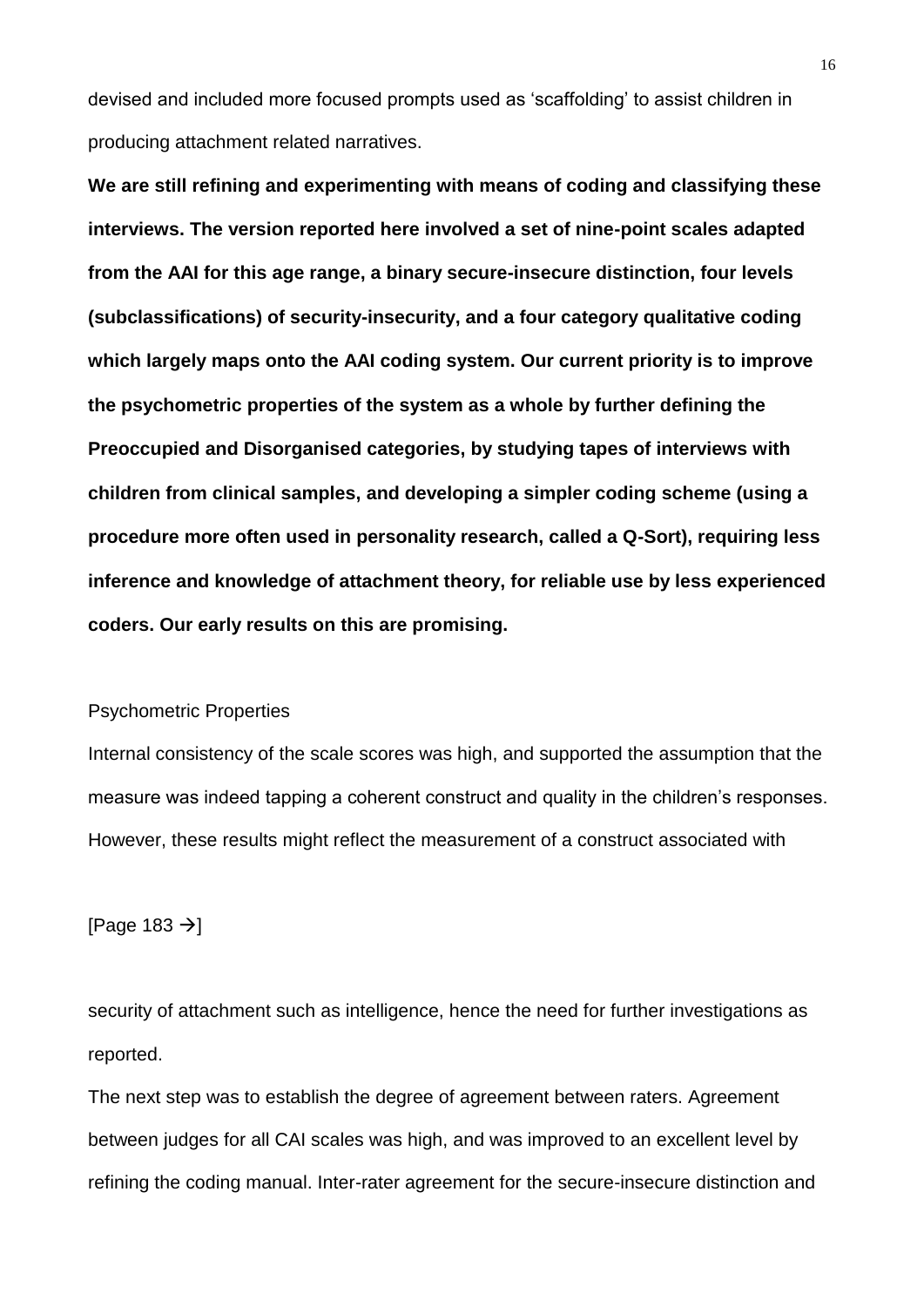for the overall level of security was in addition shown to be high for both mother and father, showing that the current CAI coding and classification system allows experienced raters consistently to distinguish between Secure and Insecure interview responses. Agreement for the four main classifications with respect to both mother and father was acceptable, with the Preoccupied category the least frequent and least reliable. This mirrors experience with the AAI, in which Preoccupied attachment status is relatively unusual and probably harder to recognise confidently than Secure and Dismissing patterns. We were encouraged that disorganisation of attachment strategy, reflected at either a behavioural or a representational level, was easy to agree on for this sample.

Test-retest reliability (stability) across a 3-month or one year period, using a different coder for the two time points, produced somewhat mixed results. Consistency in scale scores was adequate at 3 months, but only found for certain scales after a gap of a year. However, the stable scales included the most important ones: Coherence, Use of Examples and Emotional Openness were all very stable, while Dismissing ratings were also reasonably consistent. Test-retest reliability for the Secure-Insecure distinction and for the four main attachment classifications and with respect to both mother and father were all remarkably high, even after an interval of one year. This stability of the Secure-Insecure distinction was comparable with reported infant and adult data (in adulthood, Bakermans-Kranenburg & van IJzendoorn, 1993, reported stability across 1-15 months ranging from 77% to 90%; Lamb, Thompson, Gardner, & Charnov, 1985, found 77.1%; Waters, 1978, found 96% stability in infants across a 6-months interval). Stability of scales has been scarcely reported with respect to other attachment measures. Waters (1978) reported that reliability of discrete-behaviour variables in the Strange Situation was very low across a 6-month period. Wright et al (1995) reported that test-retest reliability for the Separation Anxiety Test following a 4-week interval did not reach statistical significance. AAI stability data has not been presented, to our knowledge.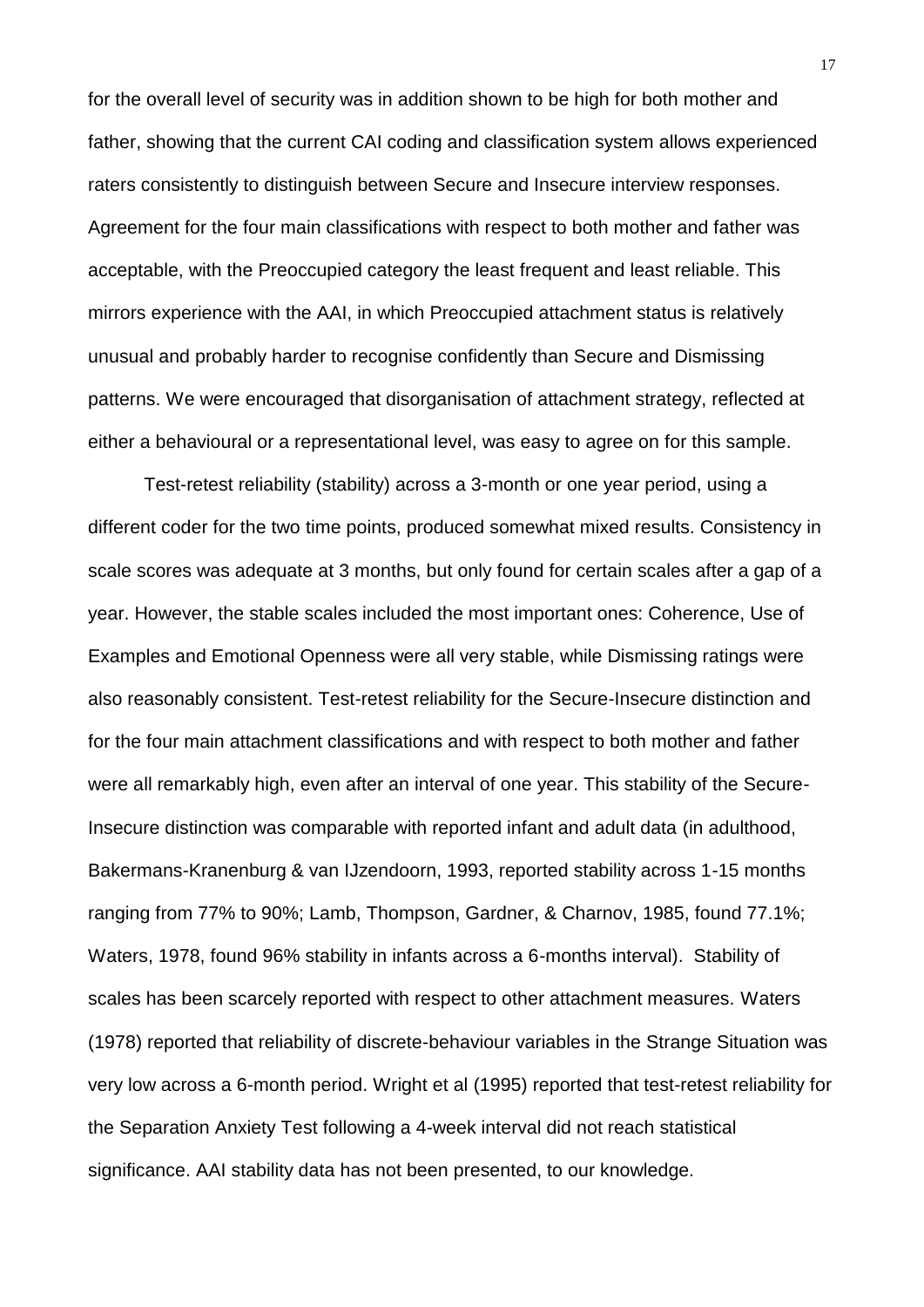We had been apprehensive about whether we would find that the CAI showed discriminant validity. Would relatively 'secure' attachment narratives turn out to be simply a product of higher IQ or expressive language skills, of being older, middle class, a girl, or of any other extraneous variable? The evidence thus far is that, at least in normal samples, these concerns have not been borne out. It seems that the CAI is measuring something which is weakly related to but not accounted for by major demographic and cognitive variables.

Predictive validity for attachment within mother-child dyads (AAI-CAI) was shown to be high, and comparable to that reported for infant-mother concordance rates based on the Strange Situation. The prediction seemed to be strongest in cases where the child was insecure, whereas a relatively high proportion of secure children had insecure mothers. Preoccupation and Disorganisation of attachment behaviour or narratives were

[Page 184  $\rightarrow$ ]

particularly likely to be associated with insecure attachment classification of the mother's AAI.

The findings presented here suggest that it is unnecessary to adopt a projective approach in assessing attachment status in middle childhood. Children can respond to direct questioning concerning attachment-related experiences and their responses appear to reflect their internal attachment organisation.

There are many further refinements which we are working on, particularly to the coding procedure. We have space only to give one example. One of our aims in the development of the CAI coding and classification system was to integrate both linguistic and behavioural information. However, the attachment coding reported here was based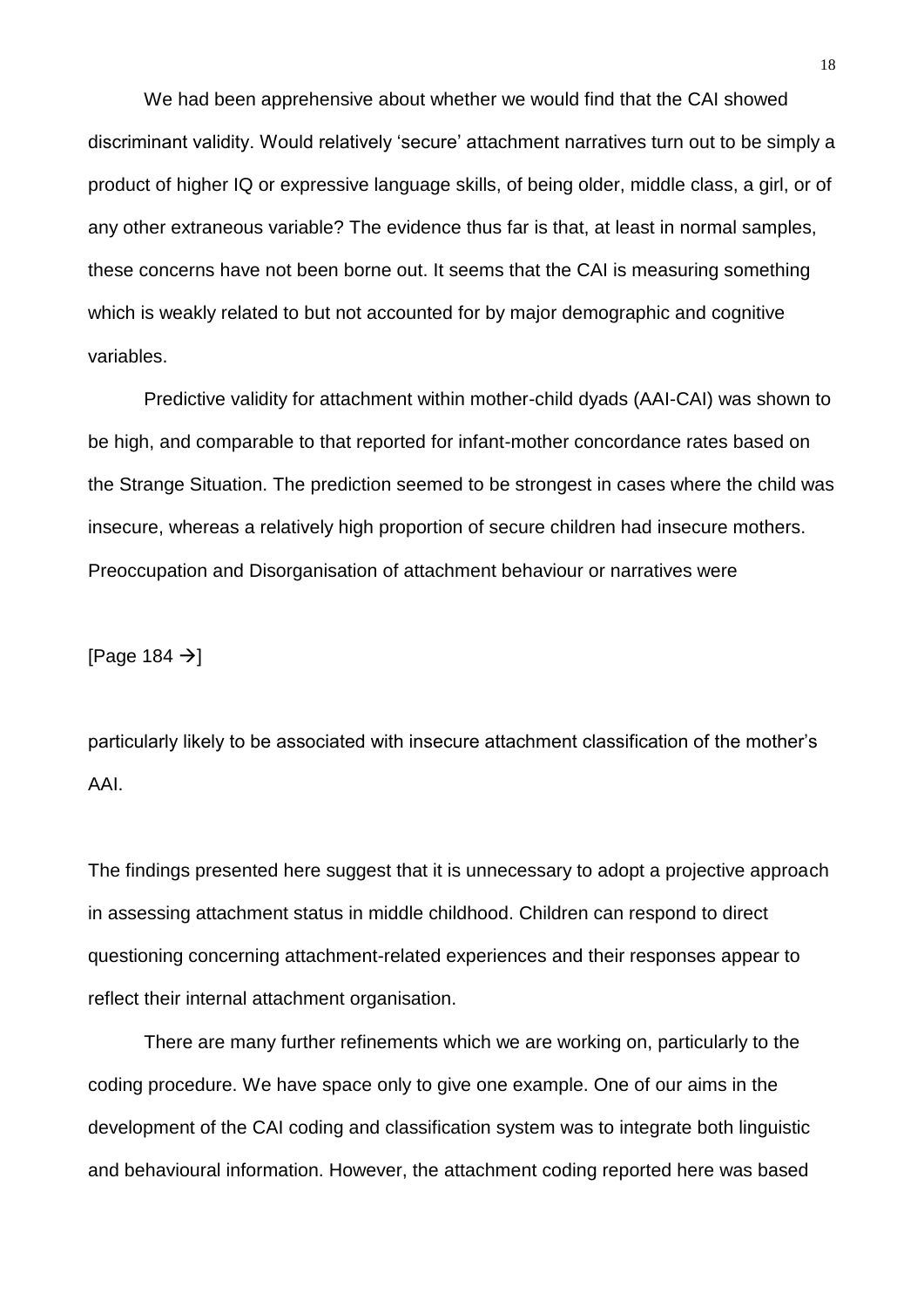primarily upon a linguistic analysis of the content and form of attachment-related narratives, and the integration of nonverbal information was, although guided by theory and by the behavioural coding of attachment behaviour in preschool children, still largely intuitive. The need to develop a coding system that incorporates detailed behavioural information is important, not only because such information will potentially illuminate differences in attachment organisation that may otherwise not be detected, but also because such an approach would go some way to bridge the gap between the study of attachment in infancy and adulthood. The CAI could be a unique tool in that the child's behaviour during the interview forms the background against which the child's linguistic representation of attachment figures and relationships can be assessed. Since the presentation summarised here, we have begun to explore the use of some principles from facial-action coding and from mother-infant interaction studies (the work of Rainer Krause and Beatrice Beebe respectively).

Although beyond the scope of the present report, we have undertaken qualitative analyses of the relationship between self-representation and attachment relationships. The self-concept question that opens the interview suggests that - as one might expect from the developmental and clinical literatures - secure children differ from their insecure counterparts in describing the self. Their self-descriptions are likely to be more mixed and better rooted in specific examples. It is also noticeable that secure children often introduce humorous, self-deprecating descriptions and examples (e.g. "I think I'm funny, but my family don't laugh at my jokes…" "Why do you think that is?" "Probably because I've told them a thousand times before!"), which suggest more acceptance and liking of the self than do the idealised self-descriptions ("great at football", "normal") sometimes offered by dismissing children, or the often troubled and troubling ones offered by preoccupied children ("always there to help my Mum", "hidden"). There is a wealth of material to explore in these interviews, both quantitative and qualitative.

19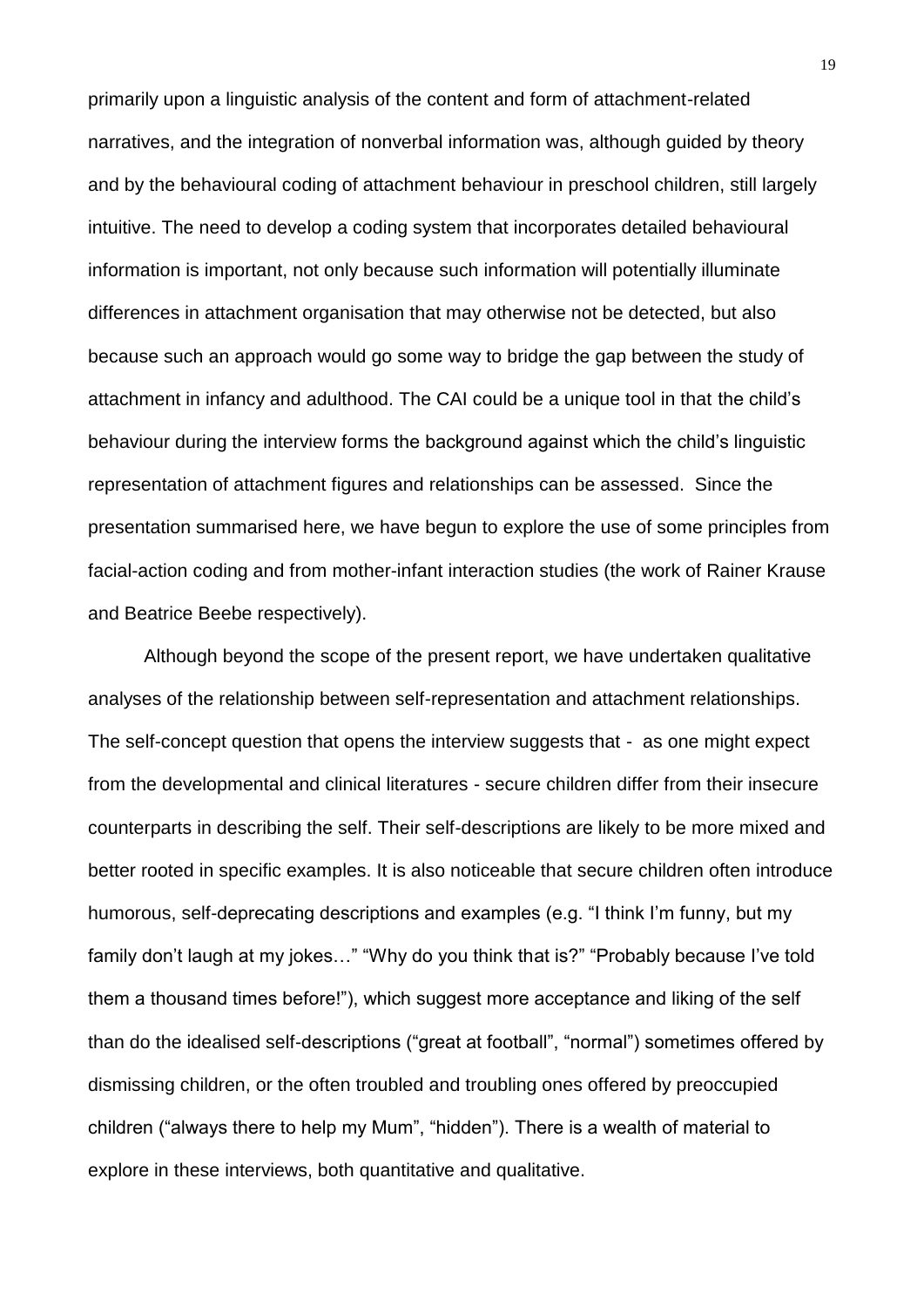We believe that, taking the above findings and our continuing work together, we are on the

track of a useful new assessment for research and theory in both the developmental and

the clinical realms, and we look forward to offering further reports of the work as it

proceeds.

[Page 185  $\rightarrow$ ]

References

Achenbach, T. M., & Edelbrock, C. S. (1983). Manual for the Child Behaviour Checklist and Revised Child Behavior Profile. Burlington, VT: University of Vermont, Department of Psychiatry.

Ainsworth, M. D. S. (1990). Epilogue: Some considerations regarding theory and assessment relevant to attachment beyond infancy. In M. T. Greenberg, D. Cicchetti, & E. M. Cummings (Eds.), Attachment in the pre-school years: Theory, research and intervention (pp. 463-488). Chicago: University of Chicago Press.

Ammaniti, M., Candelori, C., Dazzi, N., De Coro, A., Muscetta, S., Ortu, F., Pola, M., Speranza, A. M., Tambelli, R., & Zampino, F. (1990). Intervista sull'attaccamento nella latenza : Unpublished.

Ammaniti, M., Speranza, A. M., & Tambelli, R. (in press). Intervista sull'attaccamento nella latenza. Attachment and Human Development. (do we have any further details re vol/number here?)

Bakermans-Kranenburg, M. J., & van IJzendoorn, M. H. (1993). A psychometric study of the Adult Attachment Interview: reliability and discriminant validity. Developmental Psychology, 29, 870-879.

Bowers, L., Smith, P. K., & Binney, V. (1994). Perceived family relationships of bullies, victims and bully/victims in middle childhood. Journal of Social and Personal Relationships, 11, 215-232.

Bretherton, I., Ridgeway, D., & Cassidy, J. (1990). Assessing internal working models of the attachment relationship: An attachment story completion task. In M. T. Greenberg, D.Cicchetti, & E.M.Cummings (Eds.), Attachment in the Preschool Years: Theory, Research and Intervention (pp. 273-308). Chicago: University Chicago Press.

Cassidy, J. (1988). Child-mother attachment and the self in six-year-olds. Child Development, 59, 121-134.

George, C., Kaplan, N., & Main, M. (1985). The Adult Attachment Interview . Unpublished manuscript, Department of Psychology, University of California at Berkeley.

Lamb, M. E., Thompson, R. A., Gardner, W., & Charnov, E. (1985). Infant-mother attachment: The origins and developmental significance of individual differences in strange situation behaviour. Hillsdale, NJ: Erlbaum.

Luborsky, L., & Crits-Christoph, P. (1990). Understanding transference: The CCRT method. New York: Basic Books.

Main, M. (1995). Recent studies in attachment: Overview, with selected implications for clinical work. In S. Goldberg, R. Muir, & J. Kerr (Eds.), Attachment Theory: Social, developmental, and clinical perspectives. (pp. 407-474). Hillsdale, NJ: Analytic Press, Inc.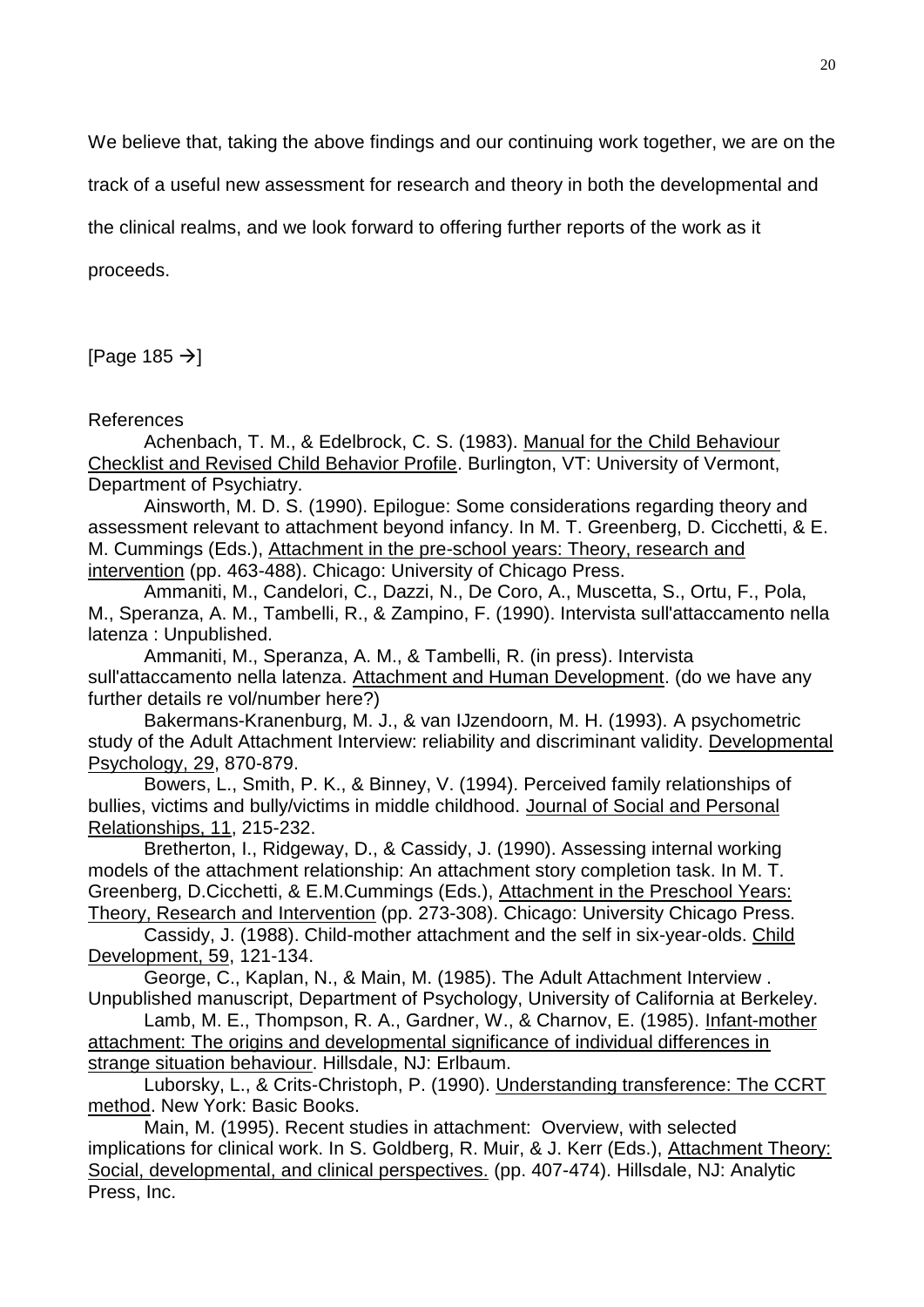Main, M., & Goldwyn, R. (1994). Adult Attachment Rating and Classification System, Manual in Draft, Version 6.0 . Unpublished manuscript: University of California at Berkeley.

Main, M., Kaplan, N., & Cassidy, J. (1985). Security in infancy, childhood and adulthood: A move to the level of representation. In I. Bretherton & E. Waters (Eds.), Growing Points of Attachment Theory and Research. Monographs of the Society for Research in Child Development (Vol. 50, pp. 66-104). Chicago: Chicago University Press.

Oppenheim, D. (1997). The Attachment Doll-play Interview for preschoolers. International Journal of Behavioral Development, 20, 681-697.

Shouldice, A., & Stevenson-Hinde, J. (1992). Coping with security distress: The separation anxiety test and attachment classification at 4.5 years. Journal of Child Psychology and Psychiatry, 33, 331-348.

Slough, N. M., & Greenberg, M. T. (1990). 5-year-olds' representations of separations from parents: Responses from the perspective of self and other. New Directions for Child Development, 48, 67-84.

Solomon, J., George, C., & Dejong, A. (1995). Children classified as controlling at age six: Evidence of disorganized representational strategies and aggression at home and at school. Development and Psychopathology, 7, 447-463.

Sroufe, L. A., & Fleeson, J. (1986). Attachment and the construction of relationships. In W.Hartup & Z.Rubin (Eds.), Relationships and development (pp. 51-71). Hillsdale, NJ: Erlbaum.

Sroufe, L. A., Fox, N., & Pancake, V. (1983). Attachment and dependency in developmental perspective. Child Development, 54, 1615-1627.

Waters, E. (1978). The reliability and stability of individual differences in infantmother attachment. Child Development, 49, 483-494.

Wright, J. C., Binney, V., & Smith, P. K. (1995). Security of attachment in 8-22 year olds: A revised version of the Separation Anxiety Test, its psychometric properties and clinical interpretation. Journal of Child Psychology and Psychiatry, 36, 757-774.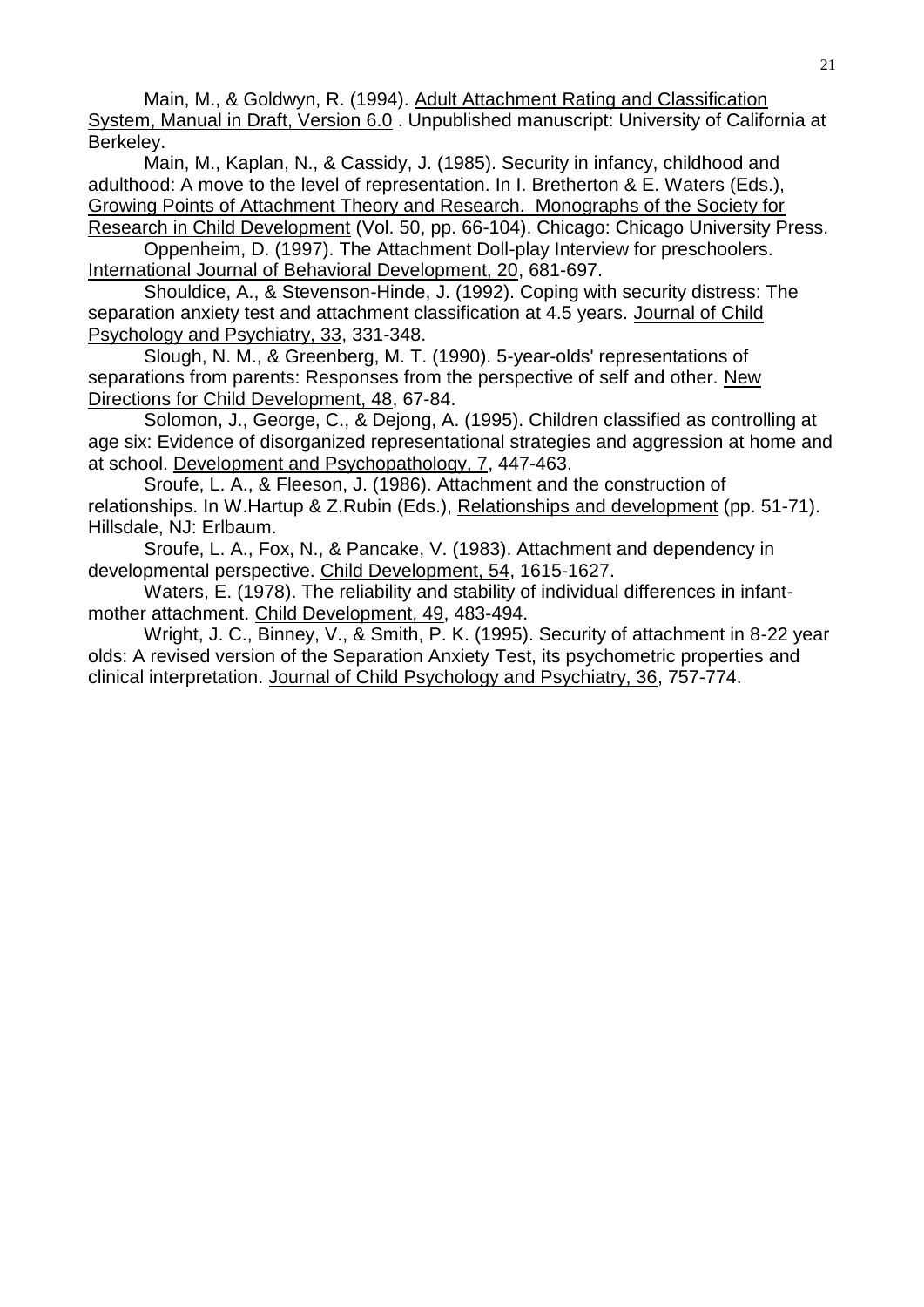|                            | Psychiatric referrals vs non-referred |                      |                                       |  |
|----------------------------|---------------------------------------|----------------------|---------------------------------------|--|
|                            | Not referred<br>(n=161)               | referred<br>$(n=65)$ | <b>Statistic</b>                      |  |
| Mean age (yrs)<br>(s.d.)   | 11.1(1.6)                             | 10.2(1.3)            | $t=4.1$ , df=224,<br>p<.001           |  |
| Mean verbal IQ<br>(s.d.)   | 99.2 (18.8)                           | 102.9 (18.3)         | $t=1.1$ , df=156,<br>n.s.             |  |
| % boys                     | 50.3%                                 | 58.5%                | $\zeta$ <sup>2</sup> =1.2, df=1, n.s. |  |
| % middle class             | 40.2%                                 | 33.9%                | $x^2$ =.65, df=1, n.s.                |  |
| % white                    | 70.0%                                 | 82.0%                | $\le$ =4.4, df=2, n.s.                |  |
| % living with 2<br>parents | 47.1%                                 | 44.4%                | $x^2$ =.50, df=1, n.s.                |  |

# Table 1. Demographic characteristics of the two sample groups (not referred and referred)

|                               | ICC for 3 coders    | Pearson r for 2 coders |
|-------------------------------|---------------------|------------------------|
|                               | (cases=30)          | $(cases=50)$           |
| <b>Emotional Openness</b>     | $.92$ (.85 - .96)   | $.91(.85-.95)$         |
| <b>Balance</b>                | $.80(.63-.90)$      | $.83(.72-.90)$         |
| Use of Examples               | $.87$ (.76 - .93)   | $.87(.78-.92)$         |
| Anger with Mother             | $.82$ $(.66 - .91)$ | $.94(.90-.97)$         |
| Anger with Father             | $.75(.52-.88)$      | $.66(.47-.79)$         |
| <b>Idealisation of Mother</b> | $.71(.46-.85)$      | $.89(.81-.94)$         |
| <b>Idealisation of Father</b> | $.38(-.15-.69)$     | $.74(.58-.84)$         |
| Dismissing of Mother          | $.94(.89-.97)$      | $.79(.66-.88)$         |
| Dismissing of Father          | $.94(.89-.97)$      | $.79(.66-.88)$         |
| <b>Conflict Resolution</b>    | $.88(.79-.94)$      | $.84$ $(.73 - .91)$    |
| Coherence                     | $.90(.82-.95)$      | $.90(.83-.94)$         |
| Level of security: Mother     | $.91(.83-.95)$      | $.89(.81-.94)$         |
| Level of security: Father     | $.90(.81-.95)$      | $.89(.81-.94)$         |
|                               |                     |                        |

Table 2. Inter-rater reliability of scale scores

|              | 3 coders (cases $=$ 30) |                | 2 coders (cases $= 50$ ) |     |
|--------------|-------------------------|----------------|--------------------------|-----|
|              | Mother                  | Mother         | Father                   |     |
|              | median kappa (range)    | Kappa          |                          |     |
| Secure/insec | .92 (.84 - .92)         | $.92(.85-.92)$ | .79                      | .84 |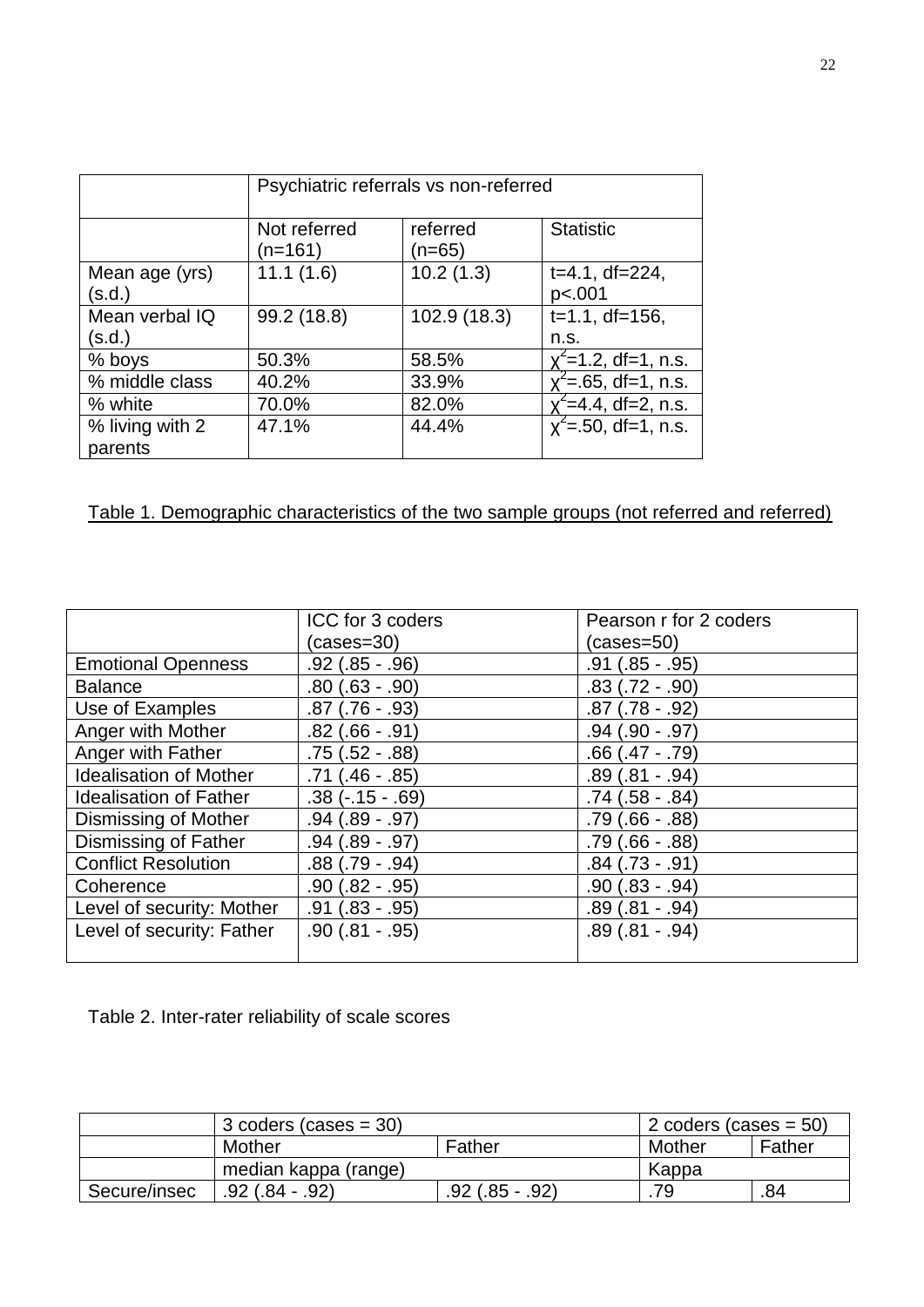| ure           |                                |                |                 |        |
|---------------|--------------------------------|----------------|-----------------|--------|
| 3-way         | $.84(.84-.85)$                 | $.86(.78-.93)$ | .58             | .66    |
| 4-way         | $.83(.74-.89)$                 | $.86(.77-.89)$ | .60             | .54    |
| Disorganisati | n too small to estimate        |                | .79             | .88    |
| on            |                                |                |                 |        |
|               |                                |                |                 |        |
|               | Mother                         | Father         | Mother          | Father |
|               | Median Kendall's tau-b (range) |                | Kendall's tau-b |        |
| Level of      | $.58(.52-.59)$                 | $.67(.56-.74)$ | .82             | .84    |
| security      |                                |                |                 |        |

Table 3. Agreement on attachment classifications across 3 coders, and 2 coders

|                     | Test-retest: $3 \text{ mo}$ (n = 46) | Test-Retest: $1 \text{ yr}$ (n = 33) |
|---------------------|--------------------------------------|--------------------------------------|
|                     | Pearson r                            |                                      |
| <b>Openness</b>     | .70                                  | .63                                  |
| <b>Balance</b>      | .55                                  | .35                                  |
| <b>Examples</b>     | .66                                  | .57                                  |
| Anger M             | .90                                  | .54                                  |
| Anger F             | .29                                  | .25                                  |
| <b>Idealise M</b>   | .52                                  | .25                                  |
| <b>Idealise F</b>   | .42                                  | .08                                  |
| Dismiss M           | .71                                  | .44                                  |
| <b>Dismiss F</b>    | .63                                  | .39                                  |
| <b>Conflict Res</b> | .58                                  | .34                                  |
| Coherence           | .68                                  | .75                                  |

Table 4. Test-retest reliability (stability) of scale scores

|               | 3 months ( $n = 46$ ) |        | 1 year ( $n = 33$ ) |        |
|---------------|-----------------------|--------|---------------------|--------|
|               | Mother                | Father | Mother              | Father |
|               | Kappa                 |        |                     |        |
| Secure/insec  | .74                   | .68    | .73                 | .68    |
| ure           |                       |        |                     |        |
| 3-way         | .77                   | .64    | .79                 | .71    |
| 4-way         | .78                   | .67    | .78                 | .66    |
| Disorganisati | 1.00                  | 1.00   | .72                 | .52    |
| on            |                       |        |                     |        |
|               |                       |        |                     |        |
|               | Mother                | Father | Mother              | Father |